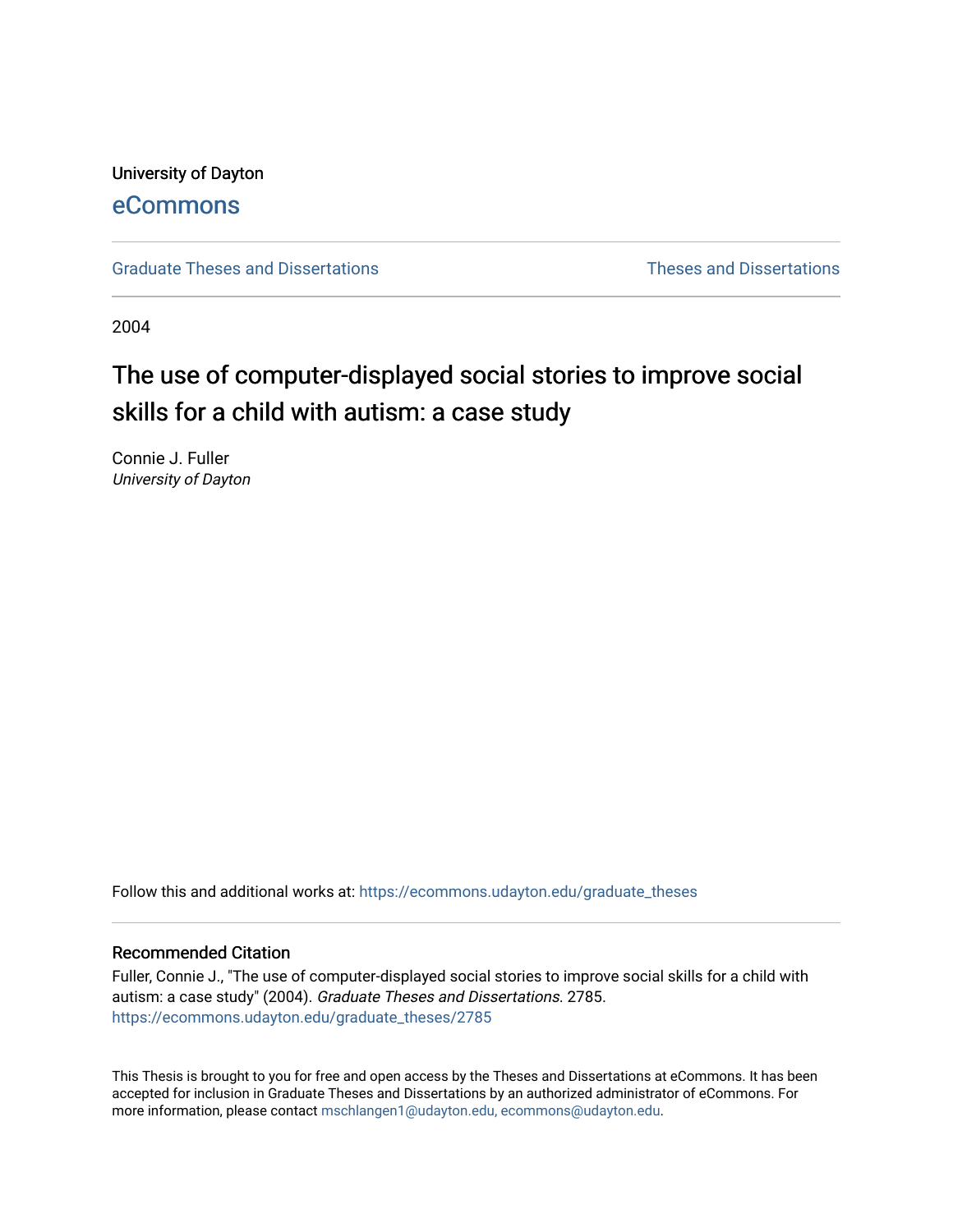## THE USE OF COMPUTER-DISPLAYED SOCIAL STORIES TO IMPROVE SOCIAL SKILLS FOR A CHILD WITH AUTISM: A CASE STUDY

## **THESIS**

**Submitted in Partial Fulfillment of the Requirements for the Specialist Degree in the School Psychology Program**

**by**

**Connie J. Fuller**

## **UNIVERSITY OF DAYTON**

**Dayton, Ohio**

**March, 2004**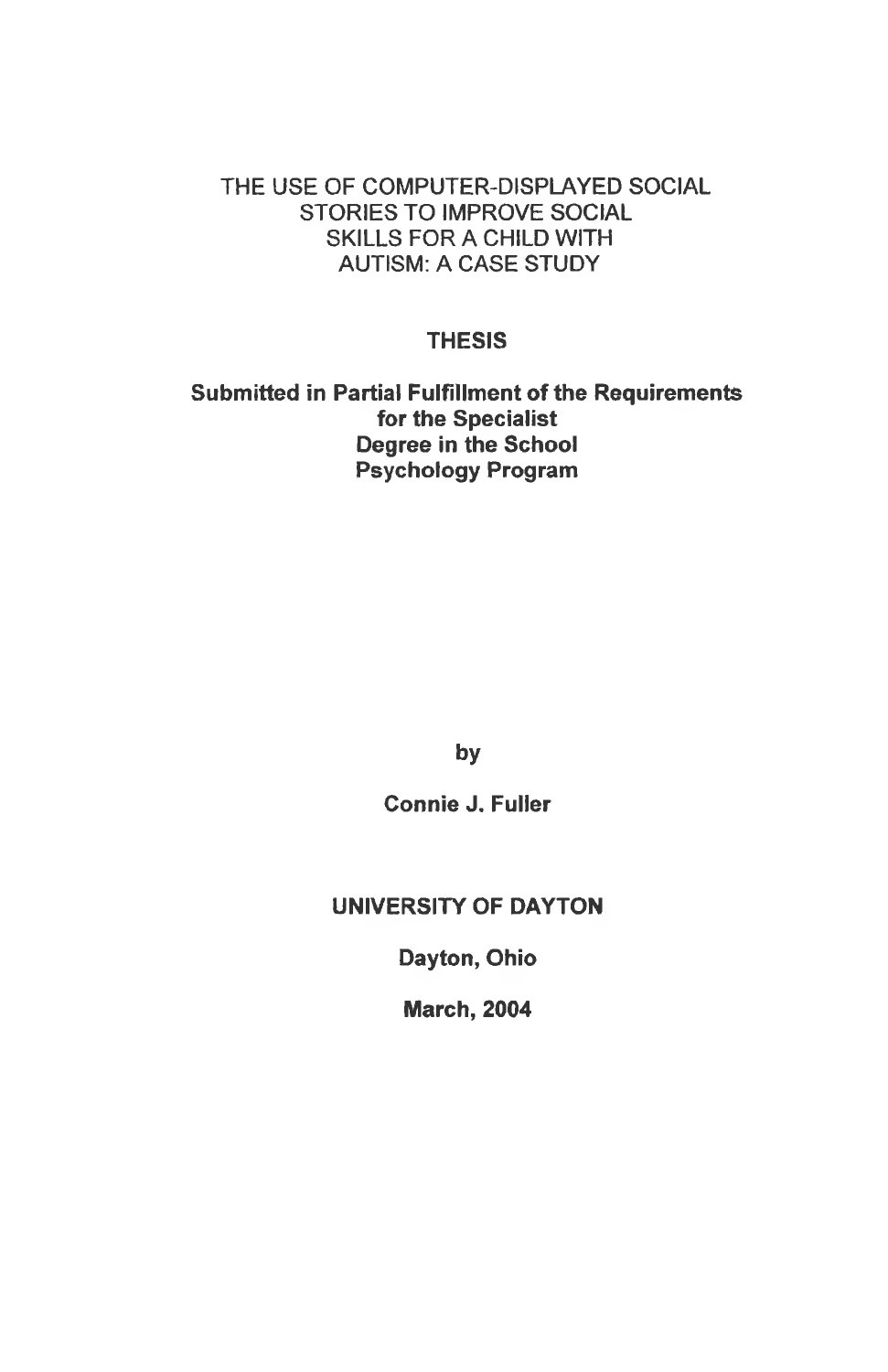**Approved By:** 

 $\sim$ Sawyer A. Hunley, Ph.D.

 $\overline{\phantom{a}}$ 

 $\overline{y}$ 

James H. Evans, Ph.D.

Mary Ellen Seery, Ph.D.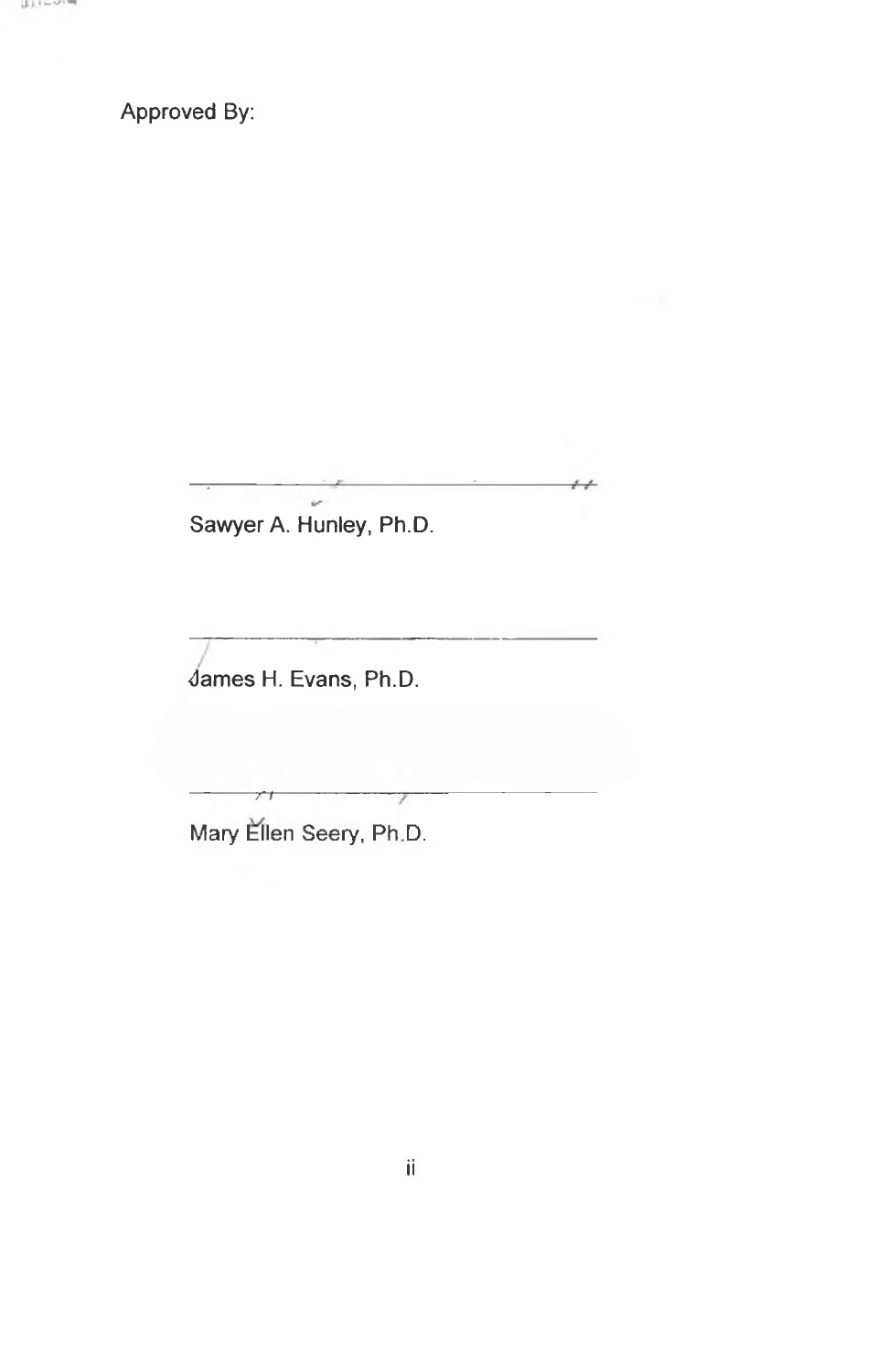## ABSTRACT

## THE USE OF COMPUTER-DISPLAYED SOCIAL STORIES TO IMPROVE SOCIAL SKILLS FOR A CHILD WITH AUTISM: A CASE STUDY

Name: Fuller, Connie J. University of Dayton, 2004

Advisor: Dr. Sawyer Hunley

This study examined the effectiveness of teaching social skills to a child with autism using a computer-displayed social story presentation. A single-subject, multiple baselines across behaviors approach was used to evaluate the effectiveness of three computer-displayed social stories to teach replacement behaviors. The participant in this study was an eleven-year old fourth grade boy with autism. The study was conducted in a school setting, both in the regular education and resource rooms. Carol Gray's format was used as a guideline for writing the social stories. Digital pictures of the subject that corresponded to the text were inserted into the Microsoft PowerPoint software to create a computer-displayed slideshow of each social story. The social stories were introduced in three different phases approximately seven to ten days apart and data were collected on all three behaviors during each phase. The researcher's analyses of the data revealed that the computer-displayed social stories intervention was effective in teaching replacement behaviors to this child with autism.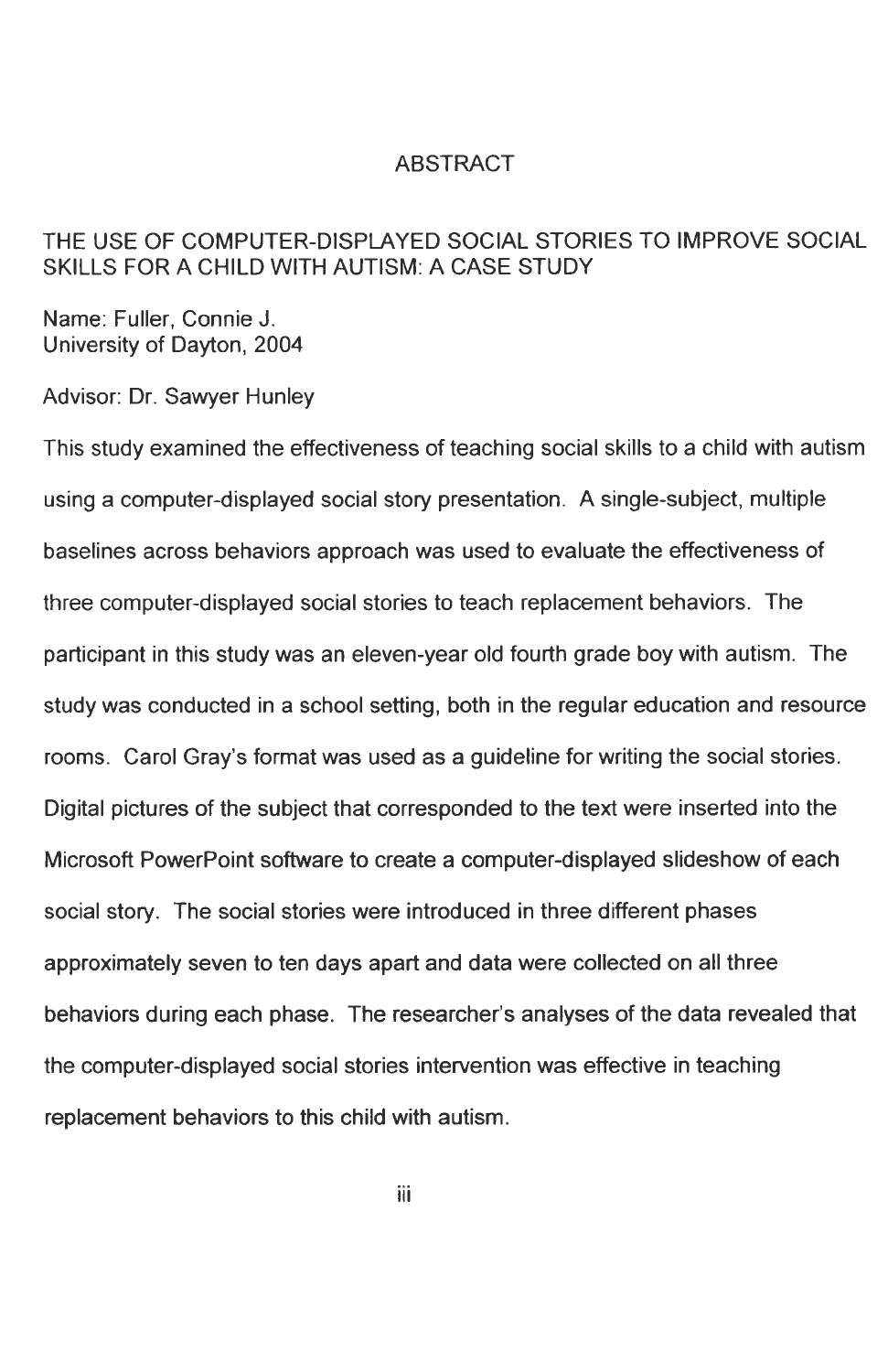#### ACKNOWLEDGEMENTS

My special thanks to Sherrie Freudiger, a dedicated special education teacher, who donated her time and knowledge to help create and implement the following computer-displayed social story intervention.

Additional thanks are in order to all who helped and encouraged me through the theses process. This includes Dr. Mary Ellen Seery, who reviewed this text and provided her expertise in writing social stories; Dr. James Evans who provided additional information on how to analyze data using effect size; and Dr. Sawyer Hunley Sawyer for both reviewing and encouraging me through each stage of the writing of the following thesis.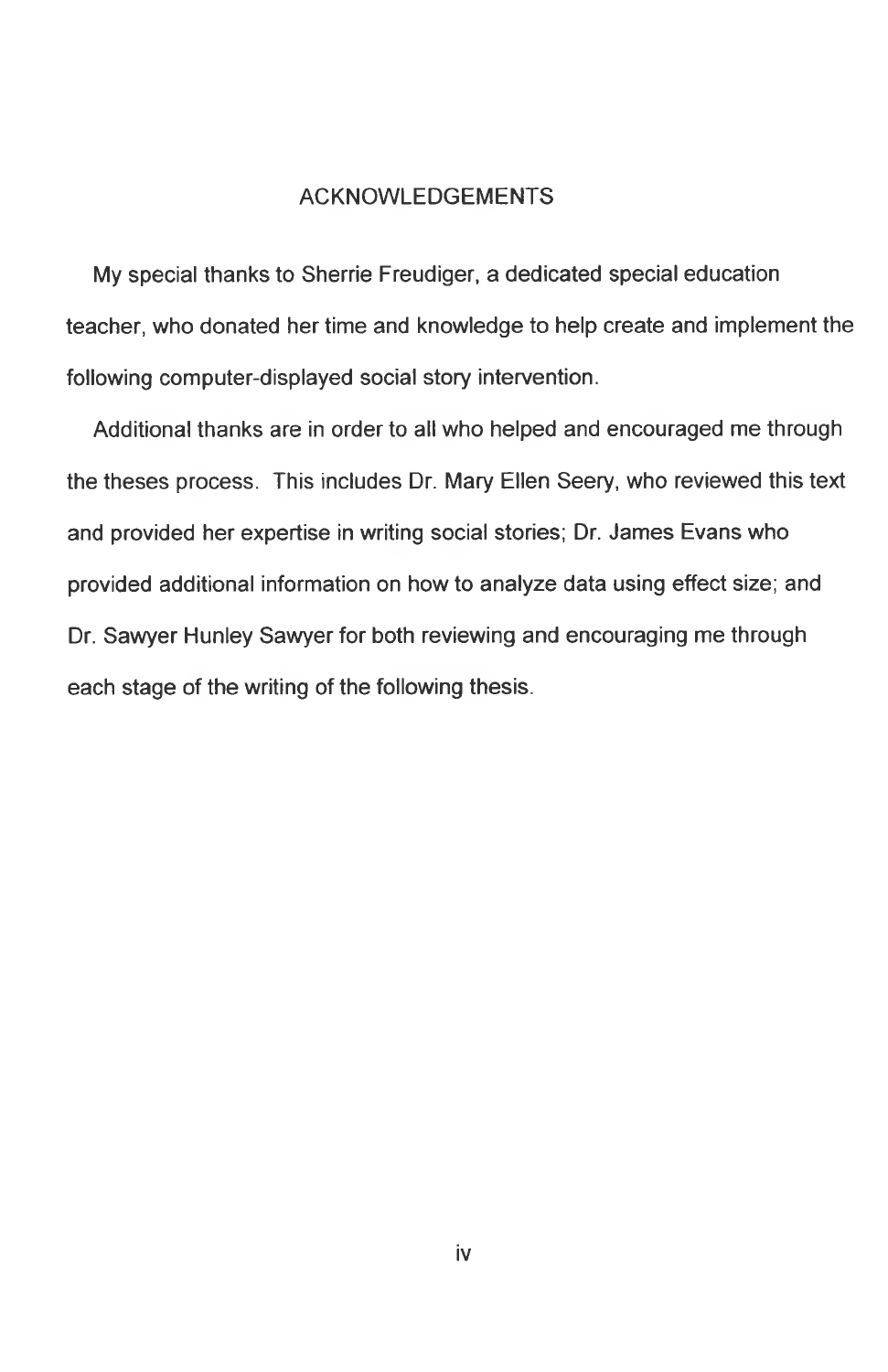## TABLE OF CONTENTS

| <b>CHAPTER</b>                                         |  |
|--------------------------------------------------------|--|
|                                                        |  |
| Autism<br><b>Social Stories</b>                        |  |
|                                                        |  |
| Design<br>Participant<br><b>Materials</b><br>Procedure |  |
|                                                        |  |
| <b>Discussion</b><br>Limitations<br>Conclusion         |  |
|                                                        |  |
| <b>APPENDICES</b>                                      |  |
|                                                        |  |
| Appendix B Parent/Guardian Permission Letter33         |  |
| Appendix C Baseline Data Collection Form34             |  |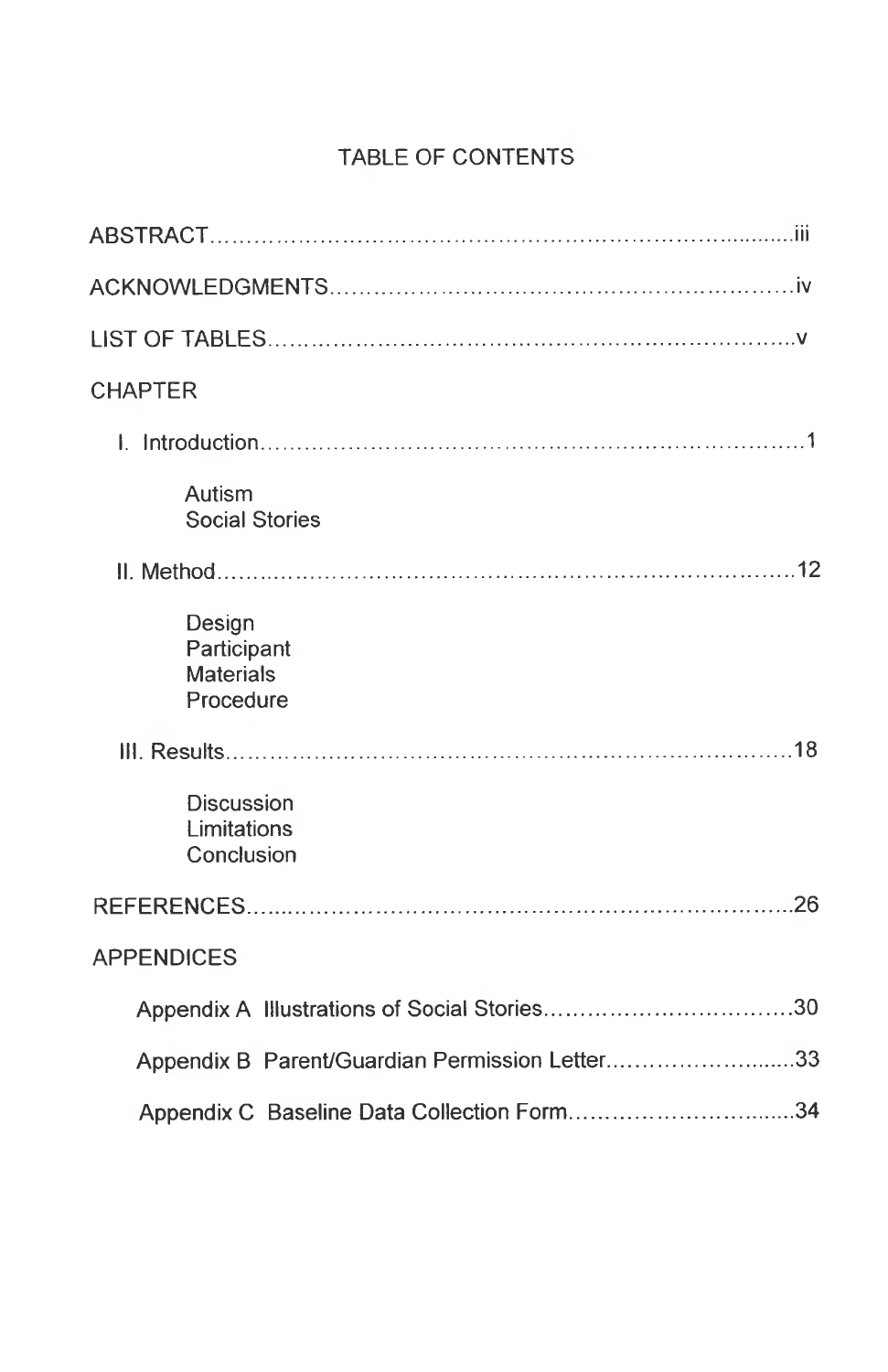## LIST OF TABLES

| 1. Frequency of inappropriate touching behaviors22 |  |
|----------------------------------------------------|--|
|                                                    |  |
| 3. Frequency of inappropriate touching behaviors24 |  |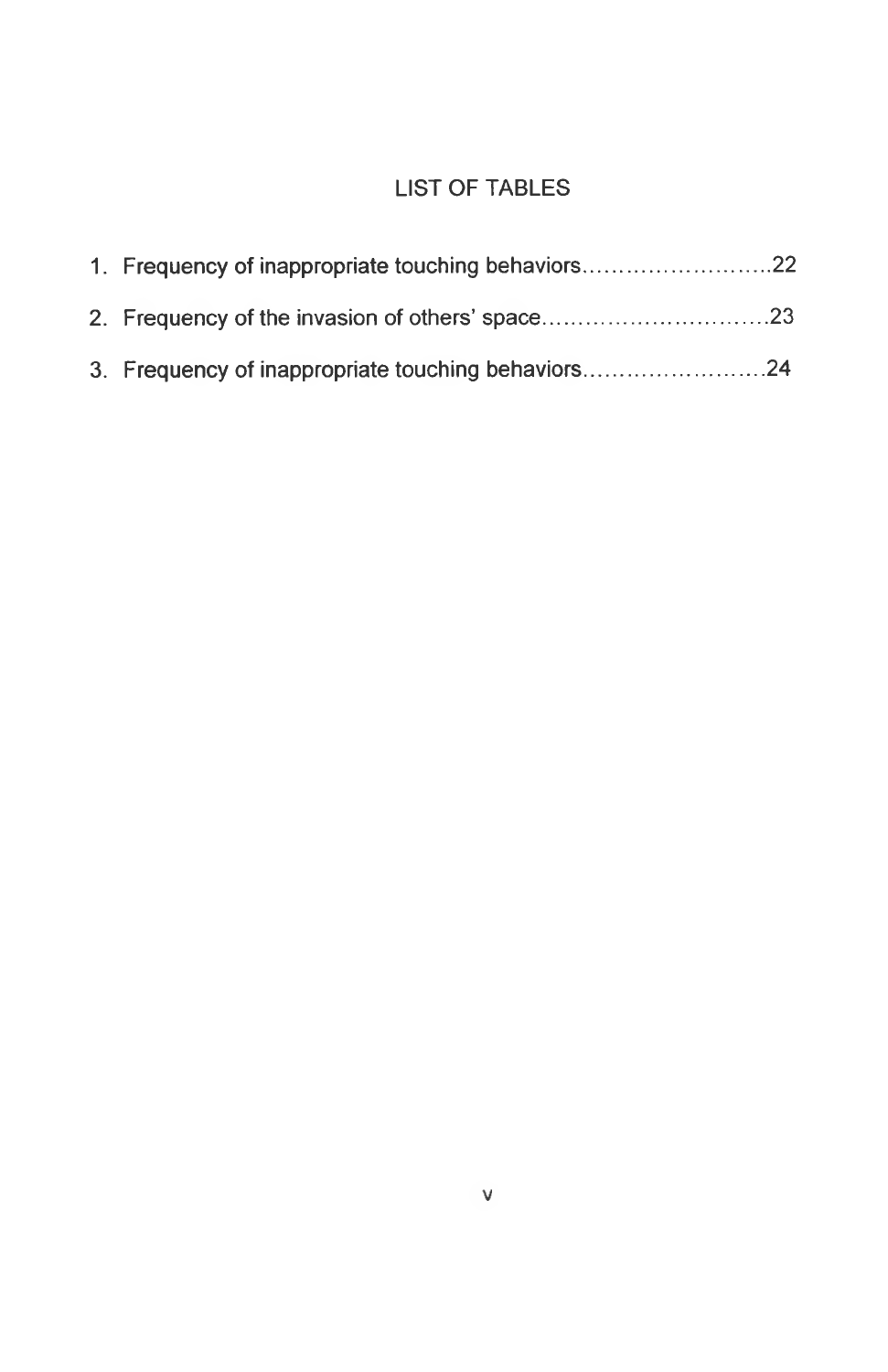#### CHAPTER 1

#### **Introduction**

The Diagnostic and Statistical Manual of Mental Disorders, Text Revision (American Psychiatric Association, 2000) characterizes autism using three criteria: "impairment in social interaction, impairment in communication, and restricted repetitive and stereotyped patterns of behavior, interests, and activities" (p. 75). Kanner described autism in the 1940's as a need for extreme social isolation, an inability to relate to people, a need for sameness, and mutism or noncommunicative speech (Wenar & Kerig, 2000). Rudrud (1998) defines autism as "a behaviorally defined syndrome characterized by an uneven developmental profile and disturbances in social interaction, communication, and perceptual organization. Autism is one of several disorders included in the spectrum of behaviors that makes up the category of Pervasive Developmental Disorders" (p. 567). Science, technology, and our human curiosity in the past sixty years have led us down a fascinating journey as we look for the answers and perhaps the key to help us better understand the world of those who have autism. The purpose of this research is to explore the use of three computerdisplayed social stories to increase appropriate behavior for one student with autism.

1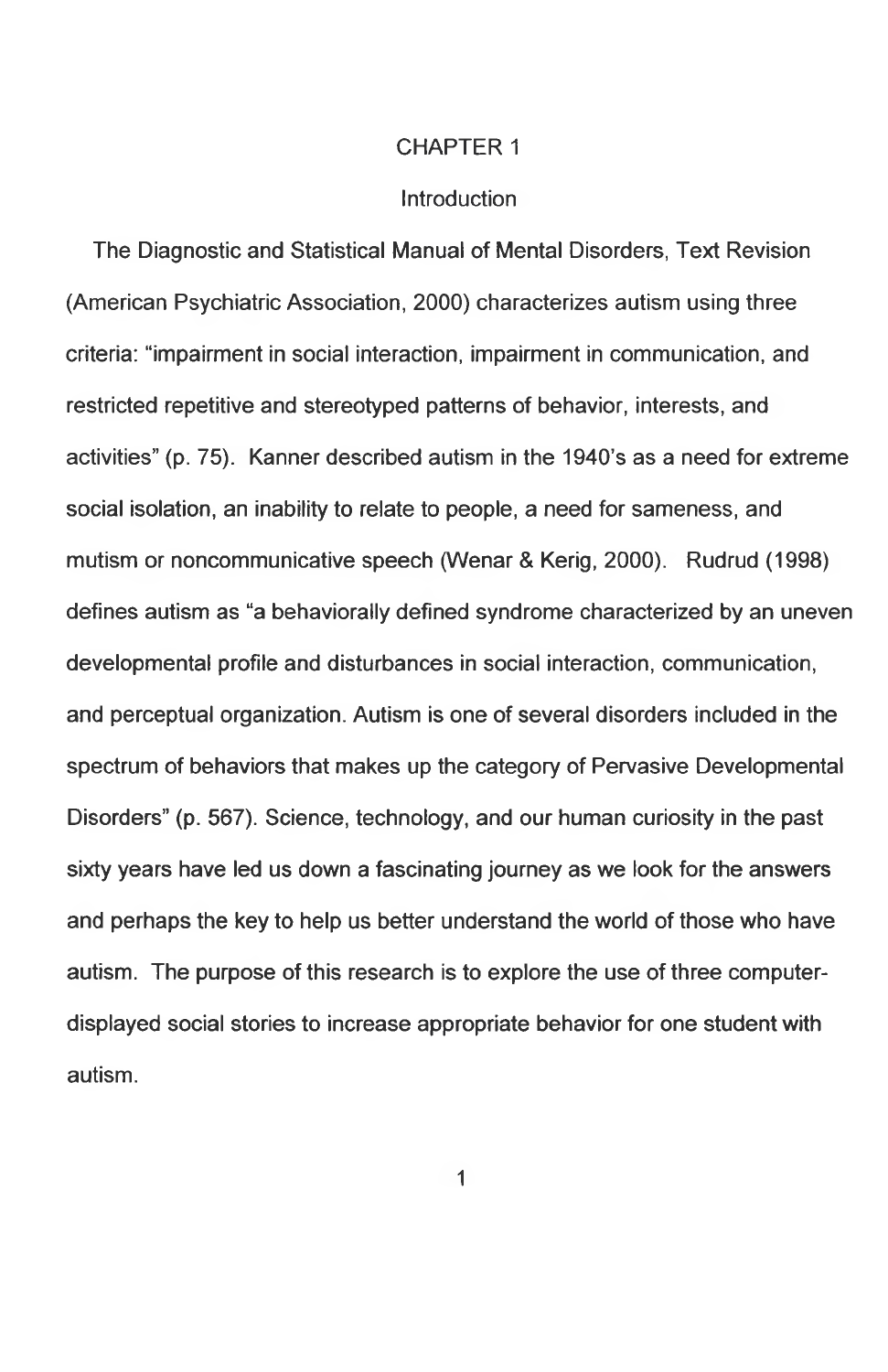## *Autism*

Our society is changing and so are our children and their problems. Autism has become the topic of news stories, magazine articles, and conversations in the educational setting. Current statistics indicate that the prevalence of children and adults diagnosed with autism has risen in the past several years from 4-5 per 10,000 to as high as 10-20 per 10,000 (Edelson, 1997; Fitton & Ford, 1998; Ikeda, 2002). This increase in the prevalence of autism may be due in part to the broadening of definitions and characteristics associated with this psychopathology (Wenar & Kerig, 2000; Croen, Grether & Selvin, 2002). Asperger's Disorder, Rett's Disorder, Childhood Disintegrative Disorder, Fragile X Disorder, and Autism all fall under the umbrella of disorders known as Pervasive Developmental Disorders (American Psychiatric Association, 2000). The increase in the incidence of autism can be attributed, at least in part, to the lumping of diagnoses under Pervasive Developmental Disorders.

Although no cause for autism has been found to date (American Academy of Child and Adolescent Psychiatry, 1999; Edelson, 1999), a number of studies have been conducted to find possible links. Research suggests that children of multiple births, an increase in maternal age (Croen, Grether & Selvin, 2002), genetics, depression and/or dyslexia on both sides, exposures to viruses such as rubella and cytomegalo during the first trimester of a pregnancy, dysfunctions in the neural structure of the brain and chemistry of the brain, and exposure to environmental toxins (Edelson, 1999; Autism Society of America, 2003) are possible causes of autism. The Autism Society of America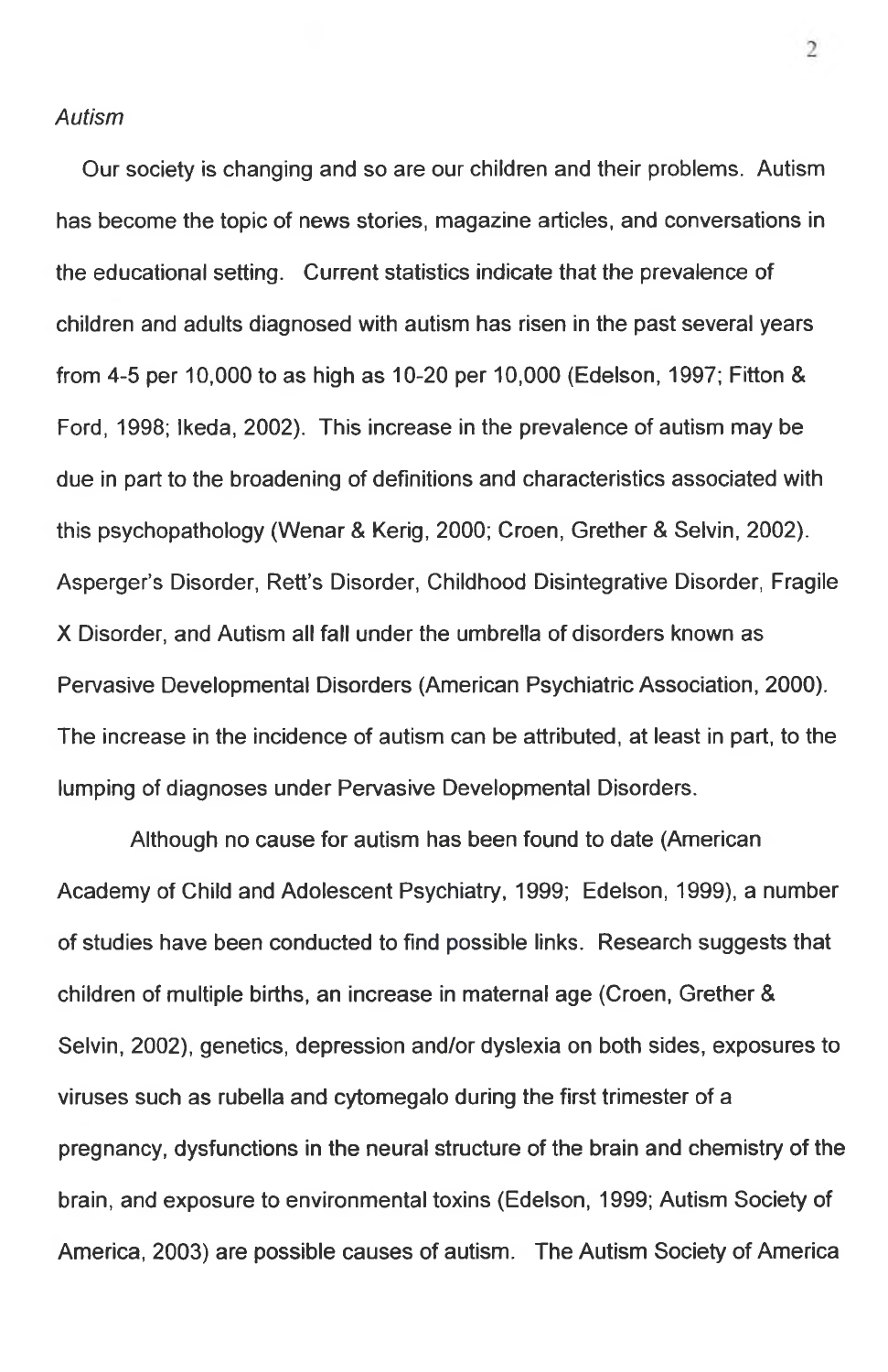(2003) reported that in 2001, an investigation conducted by the Institute of Medicine stated "they could not rule out the possibility that the MMR vaccine could contribute to autism spectrum disorder in a small number of children" (p. 1). Males are three to four times more likely to be affected with autism than females (Edelson, 1999; American Academy of Child and Adolescent Psychiatry, 1999; Rudrud, 2000).

Autism usually develops in the first two and one half to three years of life (American Psychiatric Association, 2000; Rudrud, 2000). Some children will appear to be developing normal communication and social patterns and around two years of age there is a marked change in development. For example, children may have acquired a repertoire of words and then suddenly loose the words. In other cases, infants display autistic like characteristics from birth. Infants diagnosed with autism may not want to be cuddled or ever reciprocate a smile with their parent or caregiver. In some instances, an infant may actually arch its back or even stiffen and resist affection from another person. On the other hand, there are infants who will only cling to one other individual. Most disconcerting is the fact that infants diagnosed with autism are unable to develop normal social relations with others, including their parents. Approximately 76 to 86 percent of children with autism have intelligence test scores that fall below 70 (Wernar & Kerig, 2000).

Although the words may be slightly different, three predominant categories are used in all the definitions to describe the characteristics related to autism. These categories are deficits in communication skills, social skills, and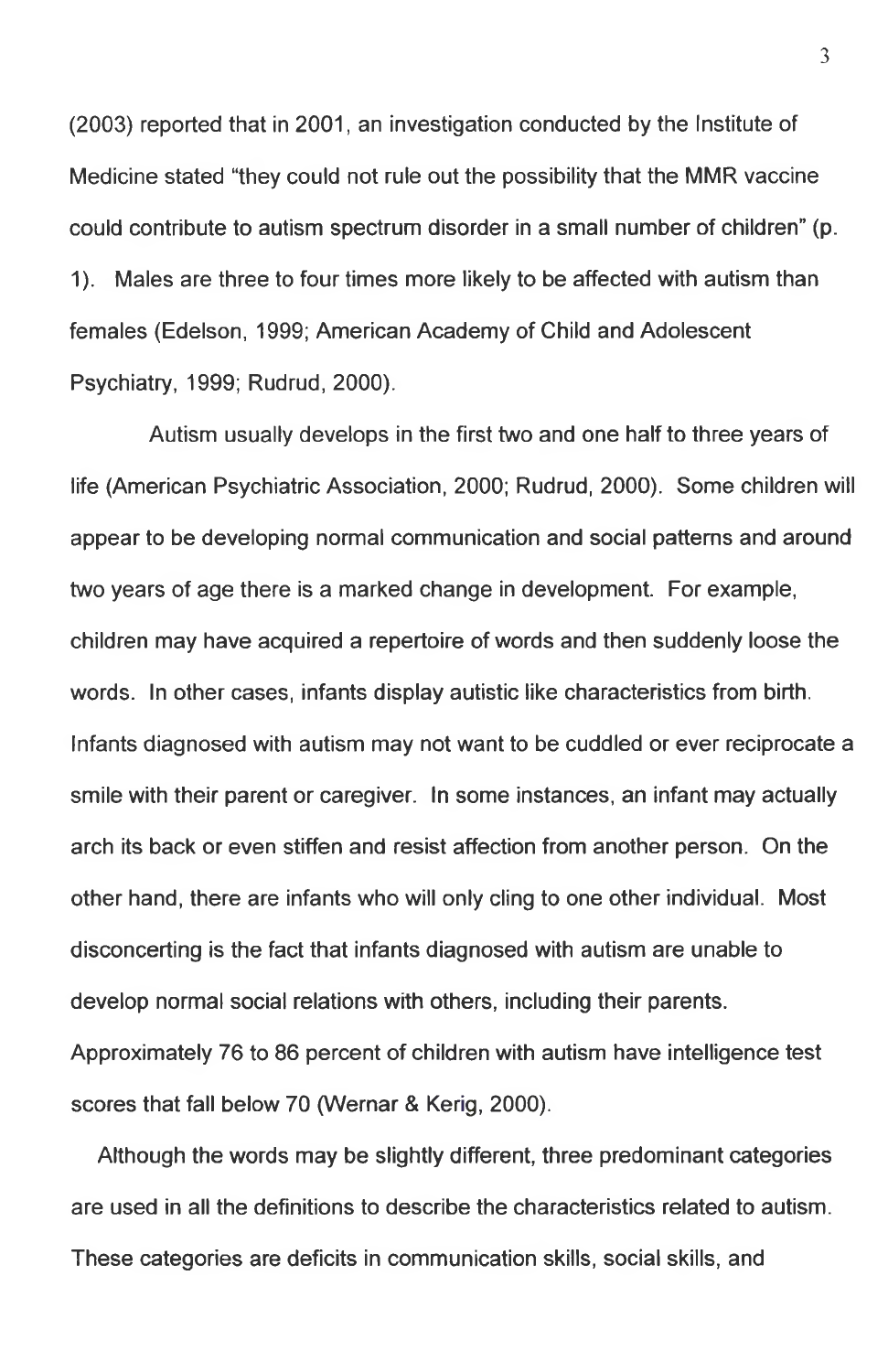repetitive or stereotyped patterns of behavior. The following characteristics are found across the board when behaviors of children with autism are described. Social deficits most commonly observed in children with autism include inappropriate laughing or giggling, a preference to be alone, inability to develop friendships, inability to read social cues, avoidance of eye contact, limited awareness of social boundaries, difficulty learning and following rules and a general preference for playing alone. Children with autism's preference for social isolation is one of the most striking characteristics of their psychopathology and much research related to this characteristic has been conducted (Wenar & Kerig, 2000).

Children with autism also may be unable to talk or may have difficulty expressing their needs, may not understand what is being said to them and may speak a language all of their own. In many cases the tone of a child's speech is sing-song, monotone, or too fast/slow. Often, children with autism will exhibit verbal rituals, may use echolalia beyond developmentally appropriate age, (echoes words or phrases) and may have difficulty sustaining a conversation with another person, even though they may have adequate speech.

Unusual and repetitive behaviors such as spinning self or objects, lining up objects and a preoccupation with one interest such as computer games or cartoon characters are typical. Children diagnosed with autism often have an insistence on sameness and are resistant to change. If their schedules or routines are changed, even in a very small way, children with autism may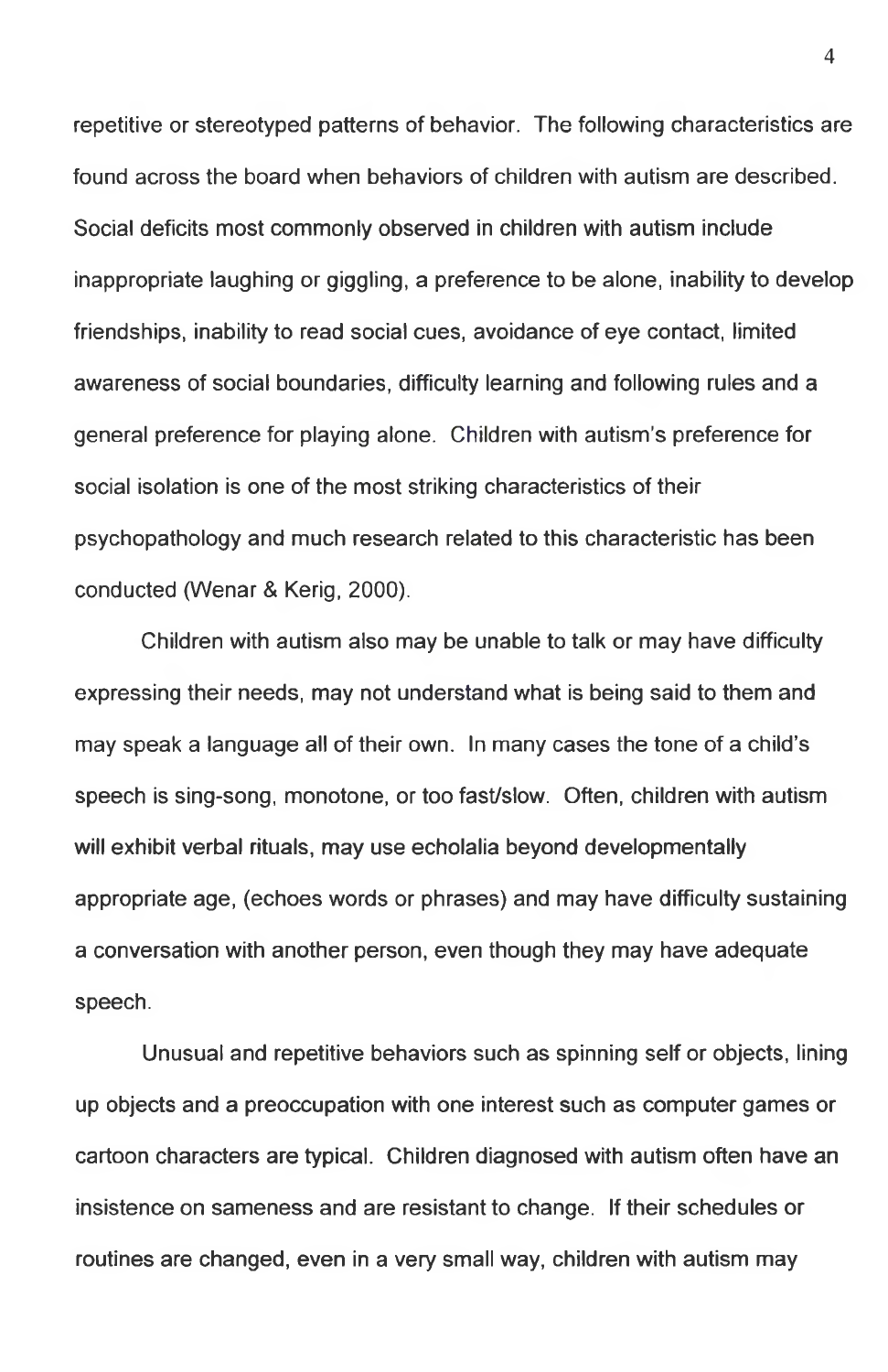become highly distressed, often resulting in aggressive behavior. Finally, many children diagnosed with autism have unusual responses to sensory experiences. Some children with autism have reported that various noises and loud voices hurt their ears. Others feel comfort from applied pressure to different parts of the body. Although these behaviors are often used as criteria for diagnosing children with autism, not all children diagnosed with autism exhibit all of the above behaviors. According to the Autism Society of America (2003), "many children with autism do make eye contact, show affection, smile and laugh, and demonstrate a variety of other emotions, although in varying degrees" (p. 1). Thus, the behavioral social characteristics that are displayed by those who have been diagnosed with autism are varied and must be addressed individually (p. 84).

The Individuals with Disabilities Education Act of 1997 (Public Law, 105- 17) specifies autism as one of a number of specific learning problems that offer protection by law to students who have been diagnosed with autism. Autism is defined as:

A developmental disability significantly affecting verbal and nonverbal communication and social interaction, generally evident before age 3, that adversely affects a child's educational performance. Other characteristics often associated with autism are engagement in repetitive activities and stereotyped movements, resistance to environmental change or change in daily routines, and unusual responses to sensory experiences.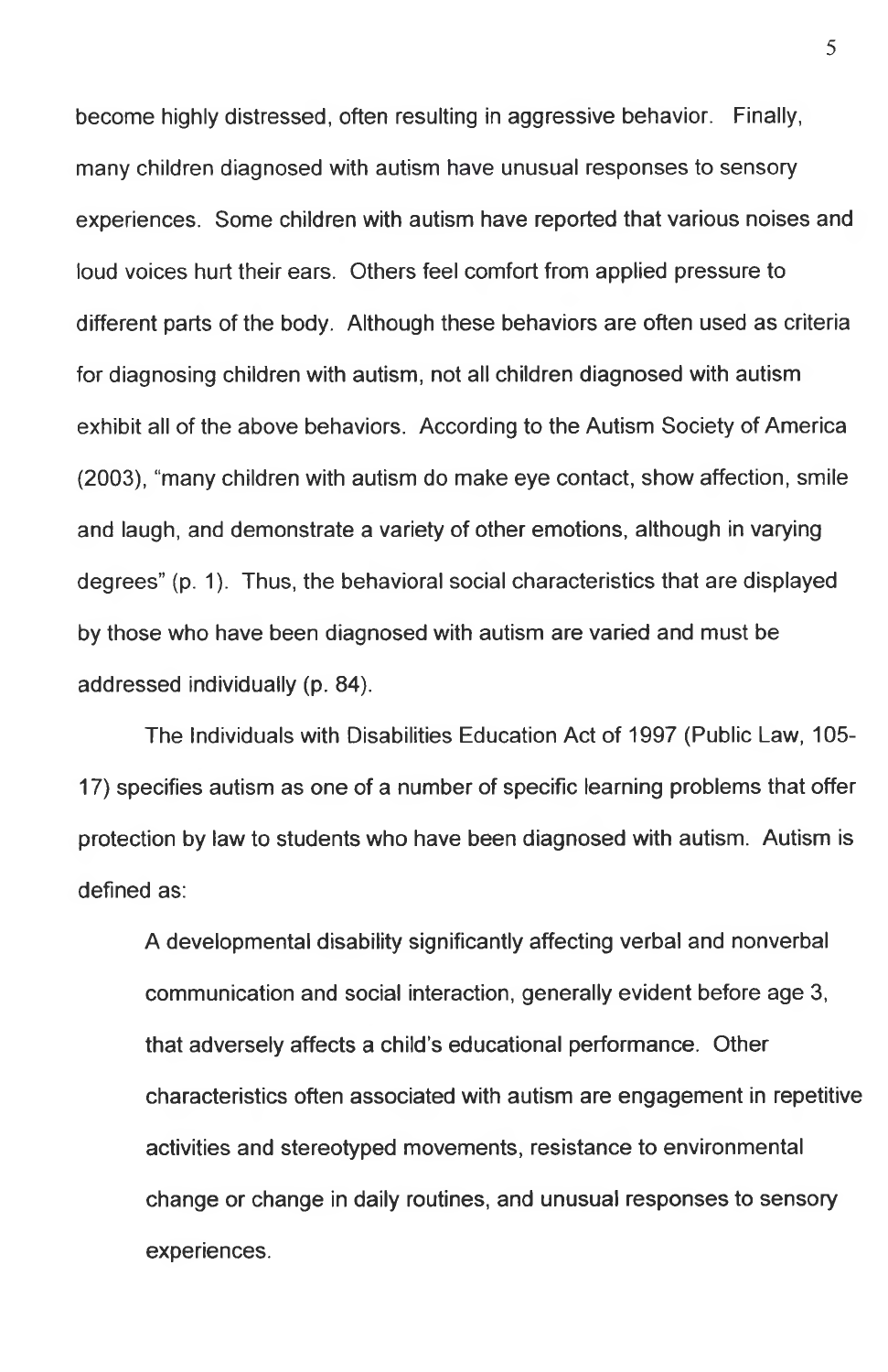## *Social Stories*

Given the rise in the diagnoses of autism and other related disorders, educational institutions have been faced with new challenges in educating and including children with autism in the regular education setting. As a result of these challenges, many techniques and interventions have been developed to help the child with autism in the school setting. As discussed earlier, children with autism often are lacking in the social skills that most people acquire without direct instruction. One particular area of research and instructional application is the teaching of social skills to students with autism. Myles & Simpson (2001) refer to this way of teaching as the "hidden curriculum." Others refer to this phenomenon as "theory of mind". Theory of mind, as defined by Edelson (1999), is "one's ability to realize that other people have their own unique point of view about the world" (p. 6). Children with autism often need to be taught other people's perspectives in a variety of situations, such as what to say and not to say to teachers, principals, police, and other students. Actions such as greeting another adult or gaining another person's attention are often foreign to the inner world of a child with autism. These social skills are based on the rules that govern the social world, and the lack of them may often cause much conflict, alienation, and confusion for the child diagnosed with autism.

A variety of instructional and behavioral approaches can be used to teach children who fall under the umbrella of autism social rules and an understanding of others' perspectives. However, given the wide variety of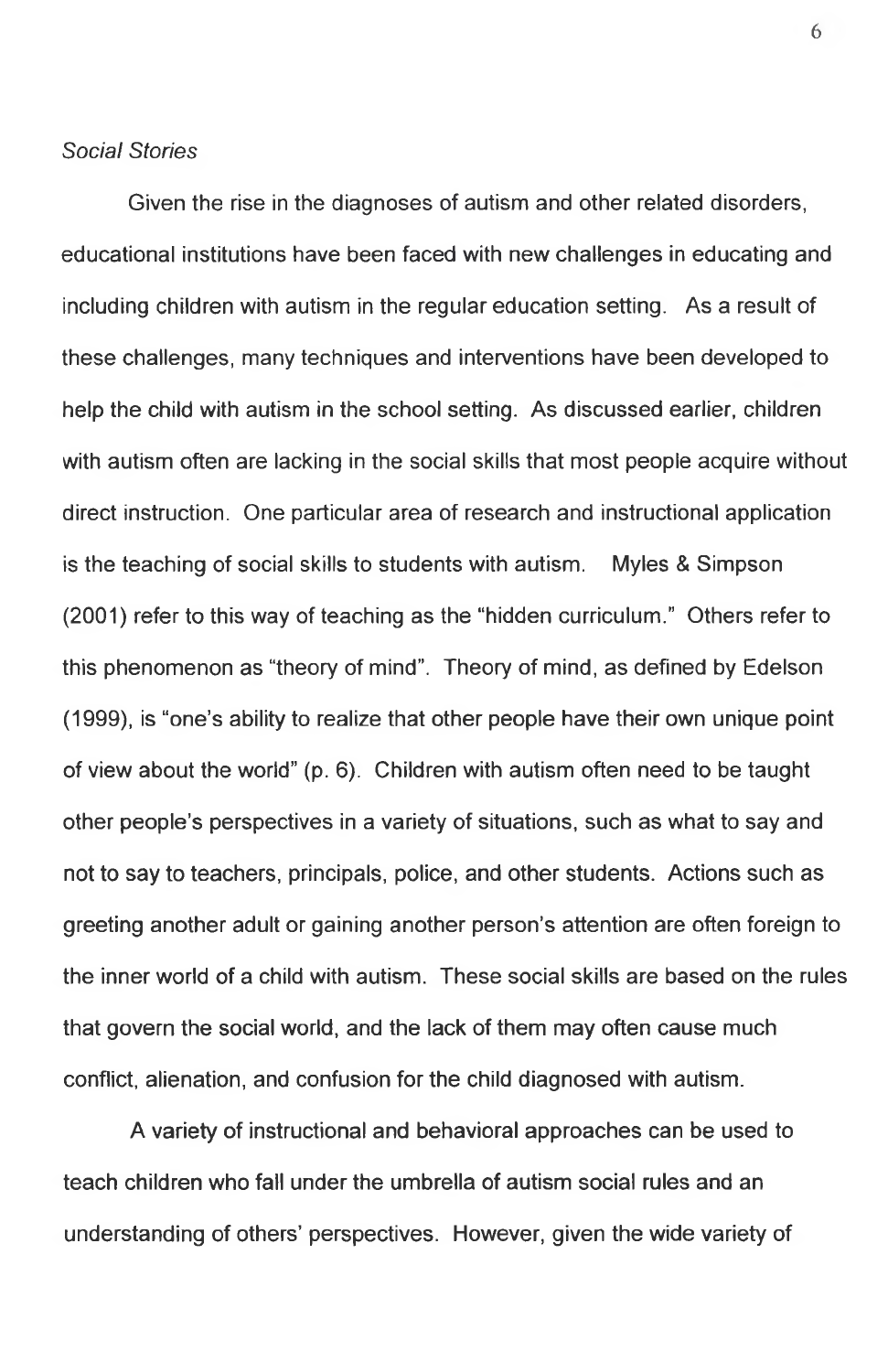characteristics and symptoms of individuals with autism, it is difficult to develop any single treatment or intervention that would work for all children (Del Valle, McEachern & Chambers, 2001). Scope and sequence, social autopsies, cartooning, social stories, comic strip conversations, thinking stories and situations, options, consequences, choices, strategies, and simulation (SOCCSS) are some strategies being implemented to teach social rules (Gray, 1994; Myles & Simpson, 2001). This researcher has elected to examine the effectiveness of using social stories to teach social rules.

The social story has proven to be an effective social skills intervention to teach social skills for people identified with an autistic spectrum disorder. A social story describes a social situation in terms of pertinent social cues and identifies suitable responses for the individual (Gray, 1994; Swaggart & Gagnon, 1995; Simpson & Myles, 1998; Norris & Dattilo, 1999; Rowe, 1999; Rogers & Myles, 2001; Del Valle, McEarchern & Chambers, 2001; Lorimer, Simpson, Myles & Ganz, 2002). Carol Gray has written many articles and books on developing and teaching social stories to children with autism. Gray (2002) defines a social story as:

> A process that results in a product for a person with an autistic spectrum disorder (ASD). First, as a process, a Social Story requires consideration of  $-$  and respecting the perspective of the person with ASD. As a product, a Social Story is a short story  $-$  defined characteristics - that describes a situation, concept or social skill using a format that is meant for people with ASD. (p. 1)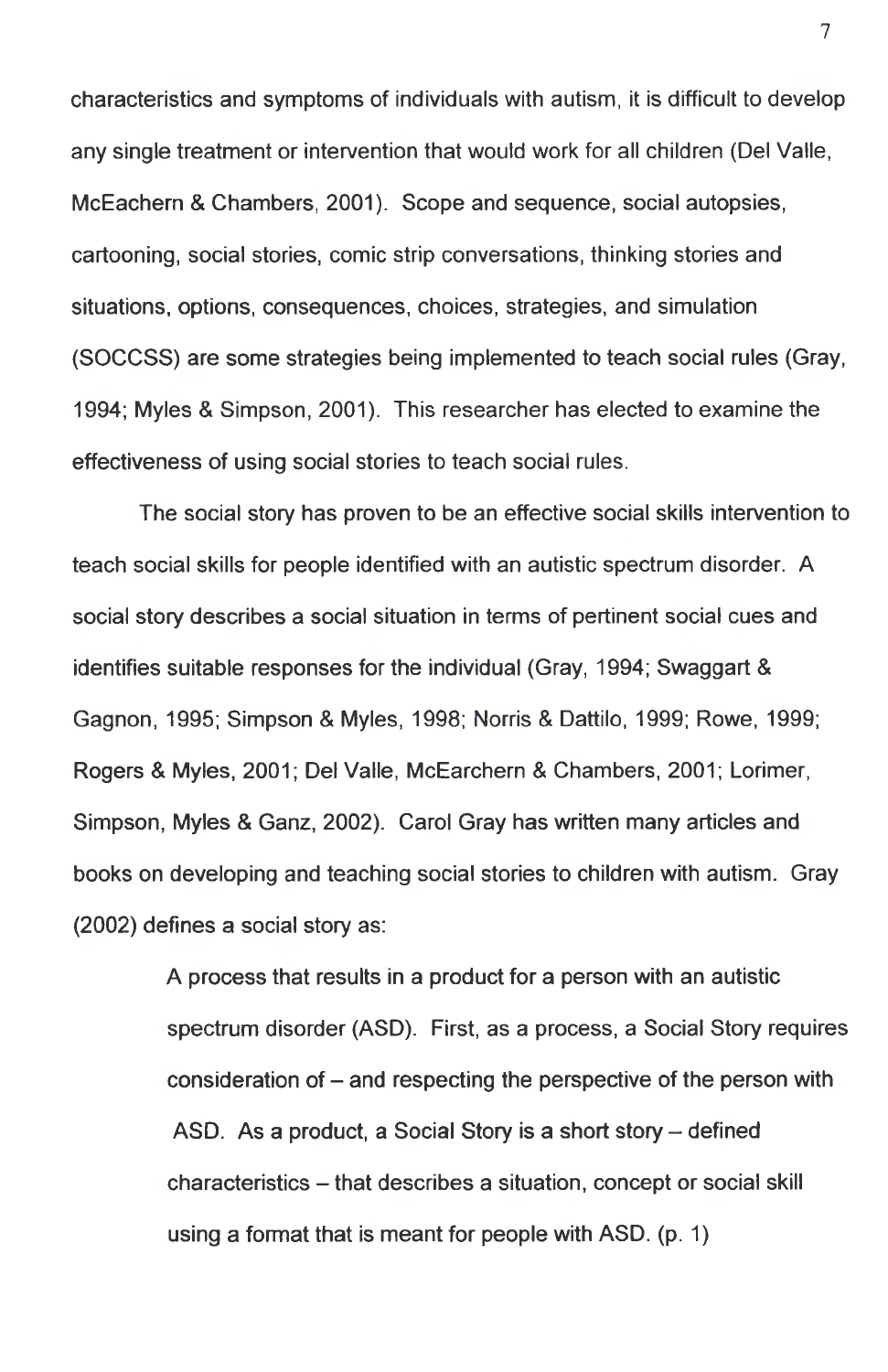A social story is usually written in the first person perspective of the ADS child, written in a positive tone, and has a title that expresses the main idea of the story.

In creating a social story it is useful to include a ratio of two to five descriptive, perspective, and affirmative sentences to one directive sentence (Gray, 2002). A descriptive sentence is a statement of fact and the main idea of the story. A perspective sentence is used to share the internal thoughts of others with the child when a behavior occurs. The purpose of the perspective sentence is to help the child better understand. Children with autism have a difficult time understanding another person's feelings, beliefs, opinions, and motivations. An affirmative sentence is a sentence that usually states a value shared by many in a culture. Finally, a directive is a statement that directs the child's behavior. Much care needs to be taken to make sure this sentence is written so that the child does not take it too literally.

Hagiwara and Myles (1999) used a computer-displayed social story as an intervention strategy for eliciting behavior changes in three elementary students with autism. The target behavior for two of the students was hand washing and the third student's goal was to increase on-task behavior. Results of the data analyzed indicated that the computer-displayed social story increased the skills of some of the students in some of the settings. Both of the students whose target behavior was hand washing showed improvement, with the first demonstrating 100% completion of the task after two intervention sessions. The student whose on-task behavior was problematic showed no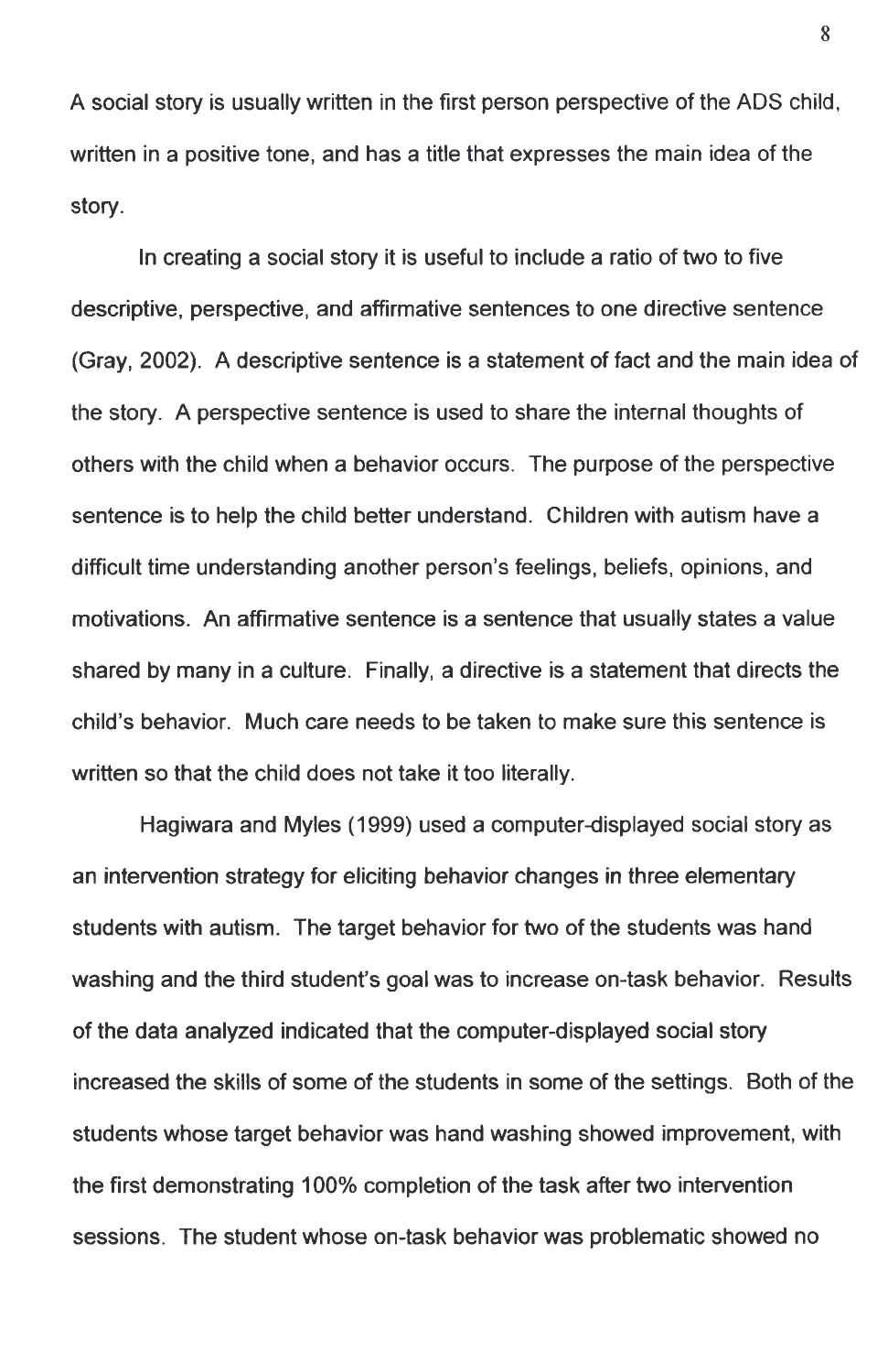stable improvement. Self-stimulatory behaviors such as touching or pulling his hair, tapping the table with his hand, and erratic eye movement caused the third student to have problems staying focused on the social skill's instruction. Limitations of this study included the short duration of the intervention period and a lack of consistency in the environments in which the interventions were conducted.

Using computer-displayed interventions can motivate many children, including children with autism, to change behaviors that are interfering with their learning in and out of school. Computer-aided learning (CAL) for people with autism has endless possibilities. Using the computer as a vehicle to create interventions that are specific to the unique strengths and weakness of each child with autism is promising. Social rules can be taught directly using both visuals and words in a variety of formats. A multi-media format allows graphics to be manipulated to add meaning to the text, to make the program pause, and to be used over and over by the student (Moore, McGrath & Thorpe, 2000). Unfortunately, teaching children with autism via the computer has been relatively unexplored (Moore, McGrath & Thorpe, 2000). To date, the study conducted by Hagiwara and Myles (1999) is the only study this researcher could find that used a computer-displayed presentation to teach social skills to children diagnosed with autism.

Some cautions should be noted when working with children diagnosed with autism via the computer (Moore, McGrath & Thorpe 2000). First, children with autism lack communication skills needed to interact with others. These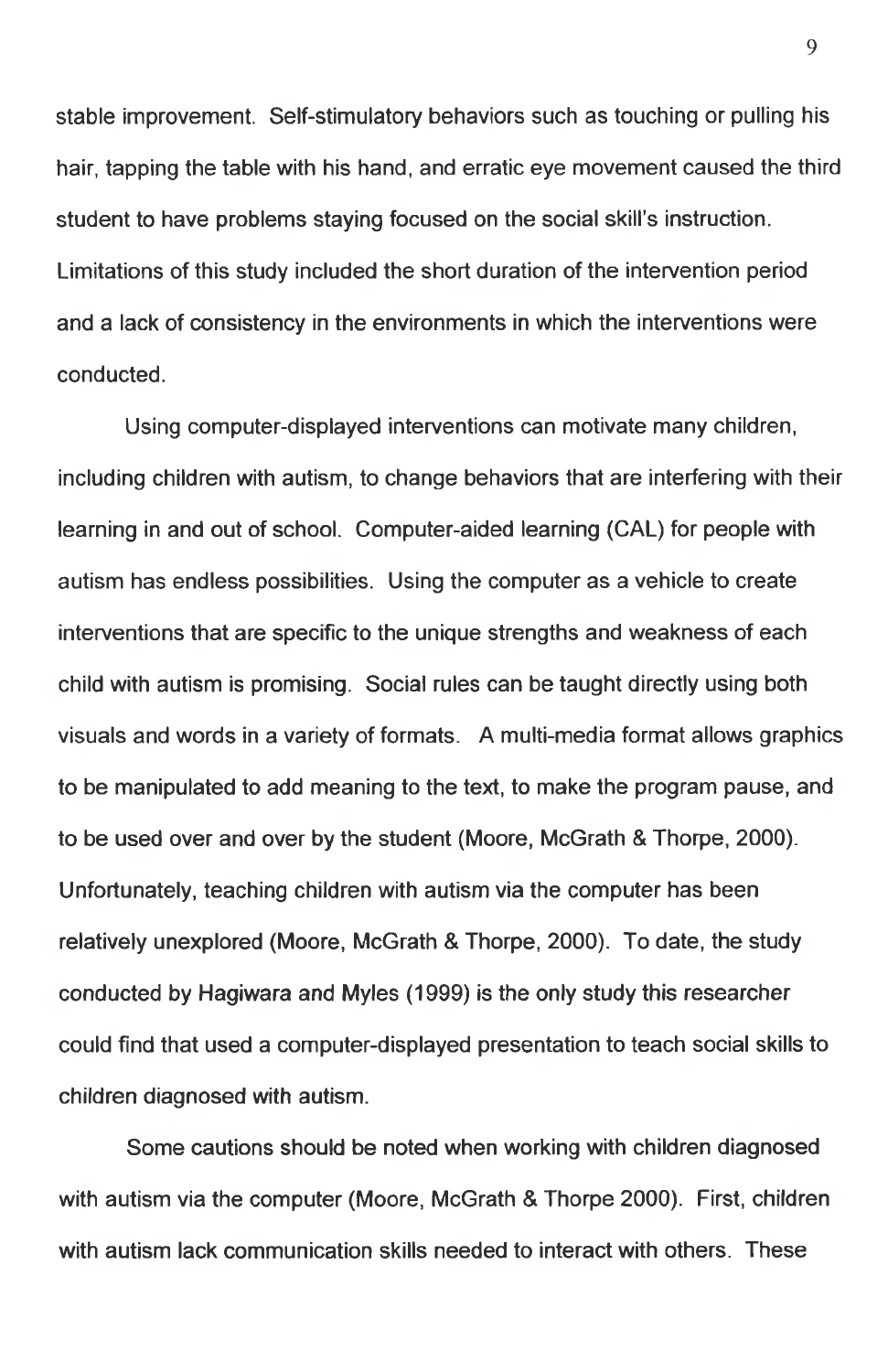children should be afforded many opportunities to practice these social skills in the presence of other people. Teaching these skills via a computer could take away such experiences. Children with autism can take things very literally and much caution needs to be taken with the words that are used to teach social skills. In addition, the use of the computer as an intervention should not be used to fill up a child's time, but must reinforce the skills being taught. Finally, if using the computer as a medium is a distraction in and of itself, then presenting a social story in this format is not recommended.

According to the literature (Swaggart & Gagnon, 1995; Simpson & Myles, 1998; Hagiwara & Smith, 1999, Rowe, 1999; Rogers & Myles, 2001; Del Valle, McEarchern & Chambers, 2001; Mirenda, 2001; Lorimer, Simpson, Myles & Ganz, 2002) more research, supported by empirical data, is needed on the effectiveness of social stories to teach social skills to children with autism and other autistic spectrum disorders. Children with autism are usually better at tasks that require visual-spatial and nonverbal skills (Wenar & Kerig, 2000). The computer provides a medium for children with autism to use their visualspatial skills to learn a variety of social skills. Furthermore, research has found that most children with autism have a visual learning style and usually learn more effectively when new information is presented in this fashion (Kuttler, Myles &Carlson, 1998). In this researcher's experience, children with autism seem to be motivated by being able to use the computer to learn. Using the computer as a vehicle to provide digital pictures of a child performing a specific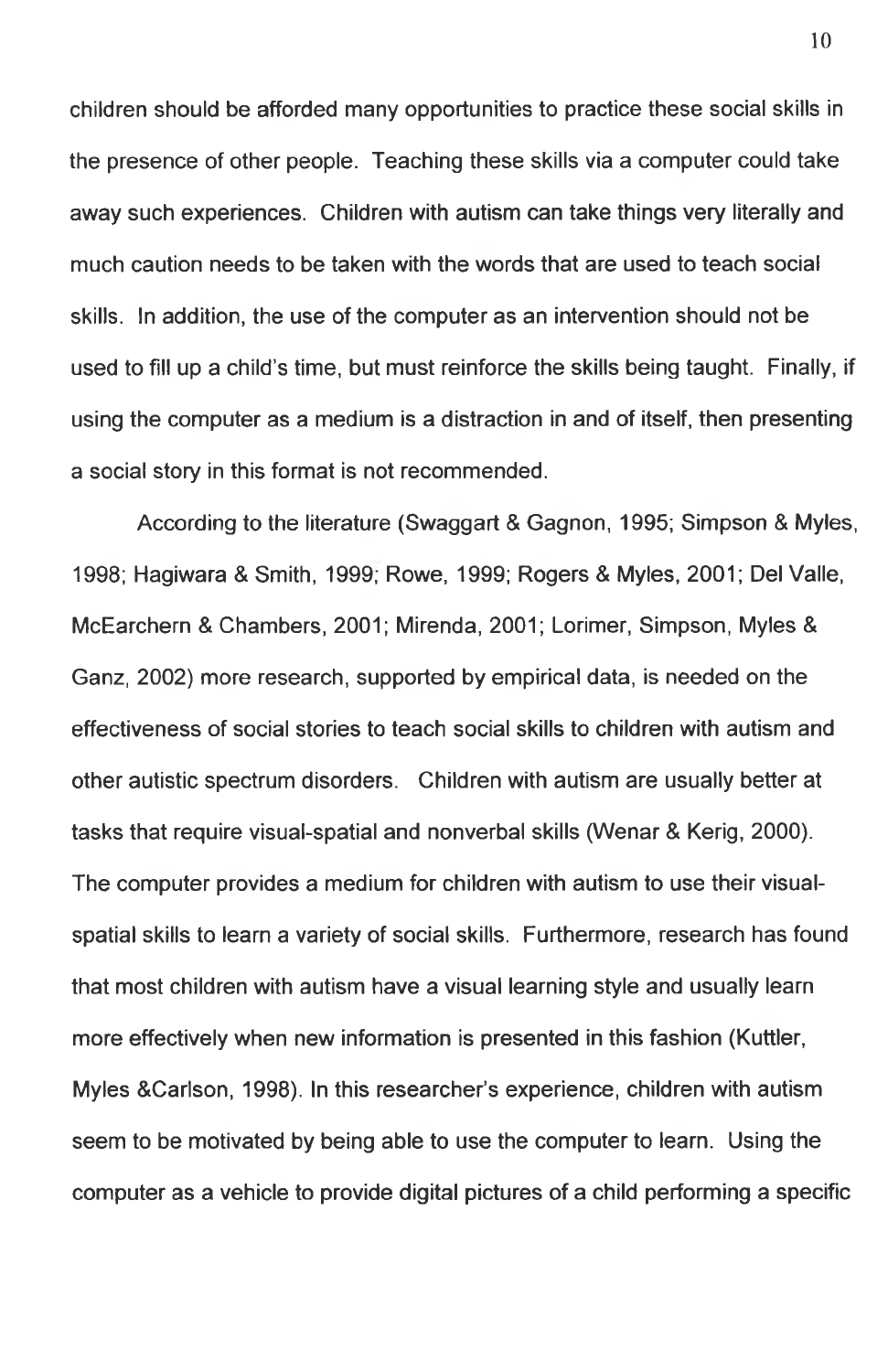behavior or including pictures to add meaning to the text of a social story are viable options for teaching social skills.

The primary purpose of this study was to expand the research (Hagiwara and Myles, 1999) on the effectiveness of teaching social skills using the computer-displayed social story presentation. Specifically, this study examines the effectiveness of using computer-displayed social stories to teach a subject diagnosed with autism replacement behaviors for three targeted behaviors. Carol Gray's format was used as guide in creating the social stories. However, a slightly different format using the Microsoft PowerPoint software was used to create a social skills slideshow by inserting digital pictures, text and sound.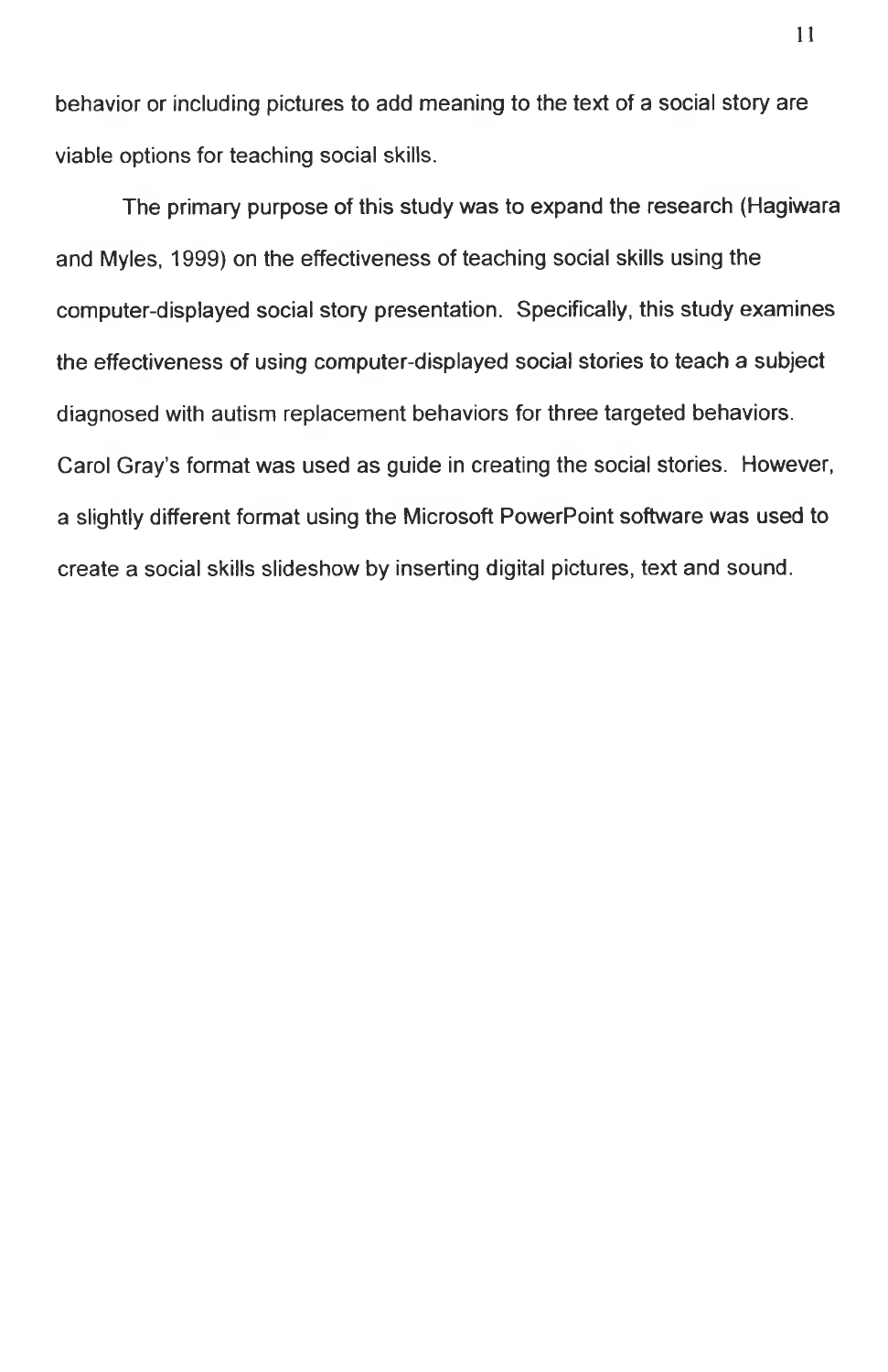#### CHAPTER II

#### **Method**

### *Design*

A single-subject, multiple baseline across behaviors design was used to evaluate the effectiveness of three different computer-displayed social stories on three target behaviors of a child diagnosed with autism. A with-in subjects approach was used io target the three dependent variables: invasion of others' personal space, inappropriate touching, and greeting behaviors. Baseline data were collected on ali three behaviors for approximately five to nine days. The first social story to be introduced to the child focused on inappropriate touching. At the same time, frequency counts were continually collected on ali three behaviors to see if any difference in baseline patterns was noted in nontargeted behaviors. Using the same procedures, the second social story on invasion of others' space was introduced seven days later and the third social story on greeting behaviors was introduced ten days after the second story. *Participant*

An eleven-year old boy, who has been diagnosed as having autism (higher functioning), was the participant in this study. The subject was chosen for this study for three reasons. First, this subject was identified, by the special education teacher, as a chiid who would benefit from an intervention to reduce the following inappropriate behaviors: invasion of other's personal space,

12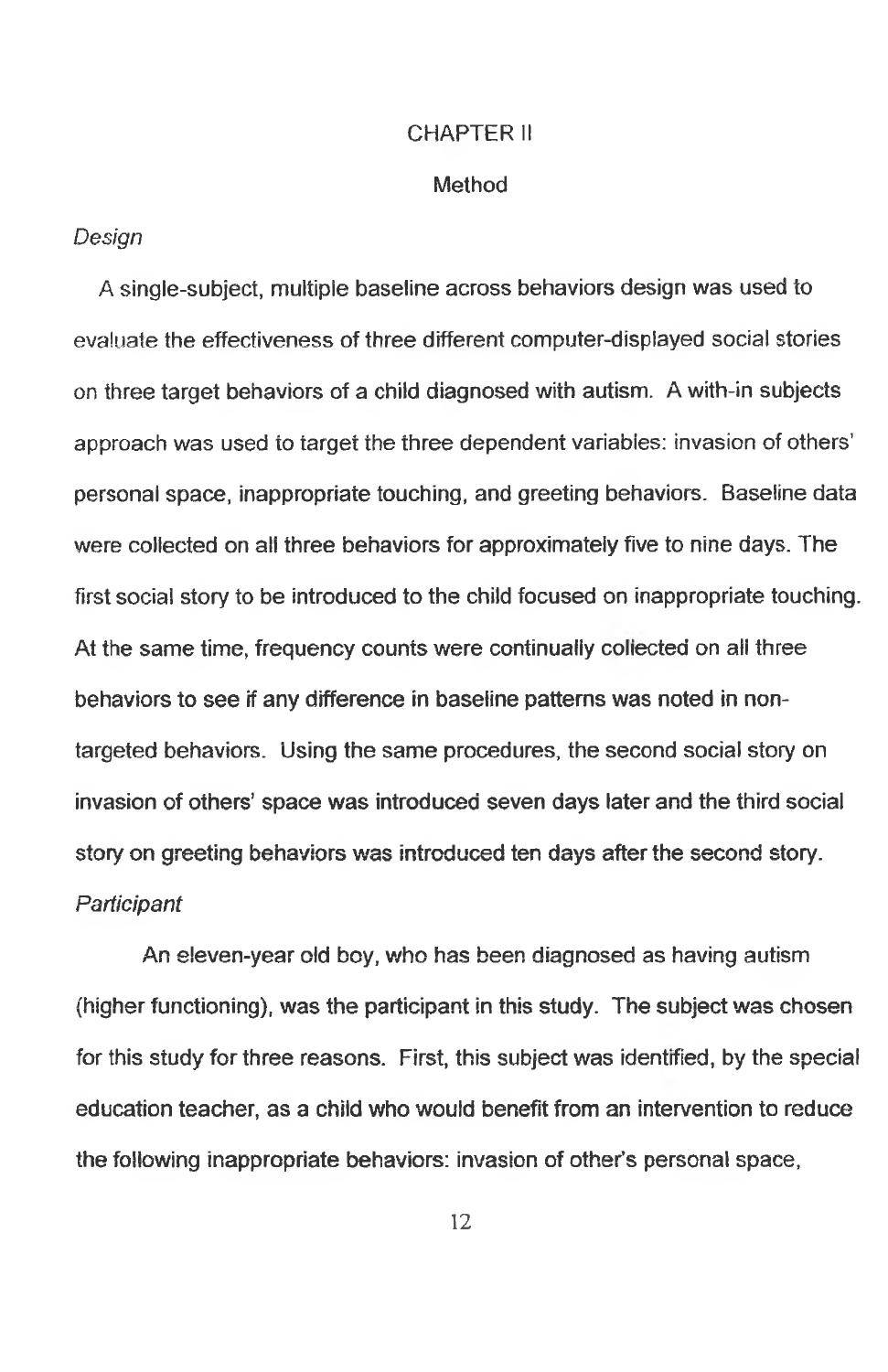touching adults, and greeting behaviors. Second, this subject met the criterion specified in the *Diagnostic Statistical Manual, 4th Edition, Text Revision* to be diagnosed as having autism (American Psychiatric Association, 2000). Third, the subject scored a Full Scale IQ of 71 on the *Wechsler Intelligence Scale for Children-Third Edition (WISC-III),* in the range of scores considered low average and mildly delayed. In Gray's (1994) experiences with using social stories, higher functioning children diagnosed as having autism have a higher probability of experiencing success with the social story intervention. The effectiveness of the social story intervention with a lower functioning child with autism was evaluated to determine whether social stories could be used for a broader range of students.

#### *Materials*

This study was conducted in a suburban school located in Southwest Ohio. The school services approximately 1,960 students in grades four through six. Data collection and the implementation of the intervention took place in both the regular education setting and in the resource room.

The experimental treatment included the use of three computer-displayed social stories to reduce inappropriate behaviors by teaching replacement behaviors. A social story describes a social situation in terms of pertinent social cues and identifies suitable responses for the individual. The following steps were followed in the development of the three social story interventions:

1. The researcher and special education teacher analyzed the subject's behaviors to determine targeted behaviors. The behaviors identified at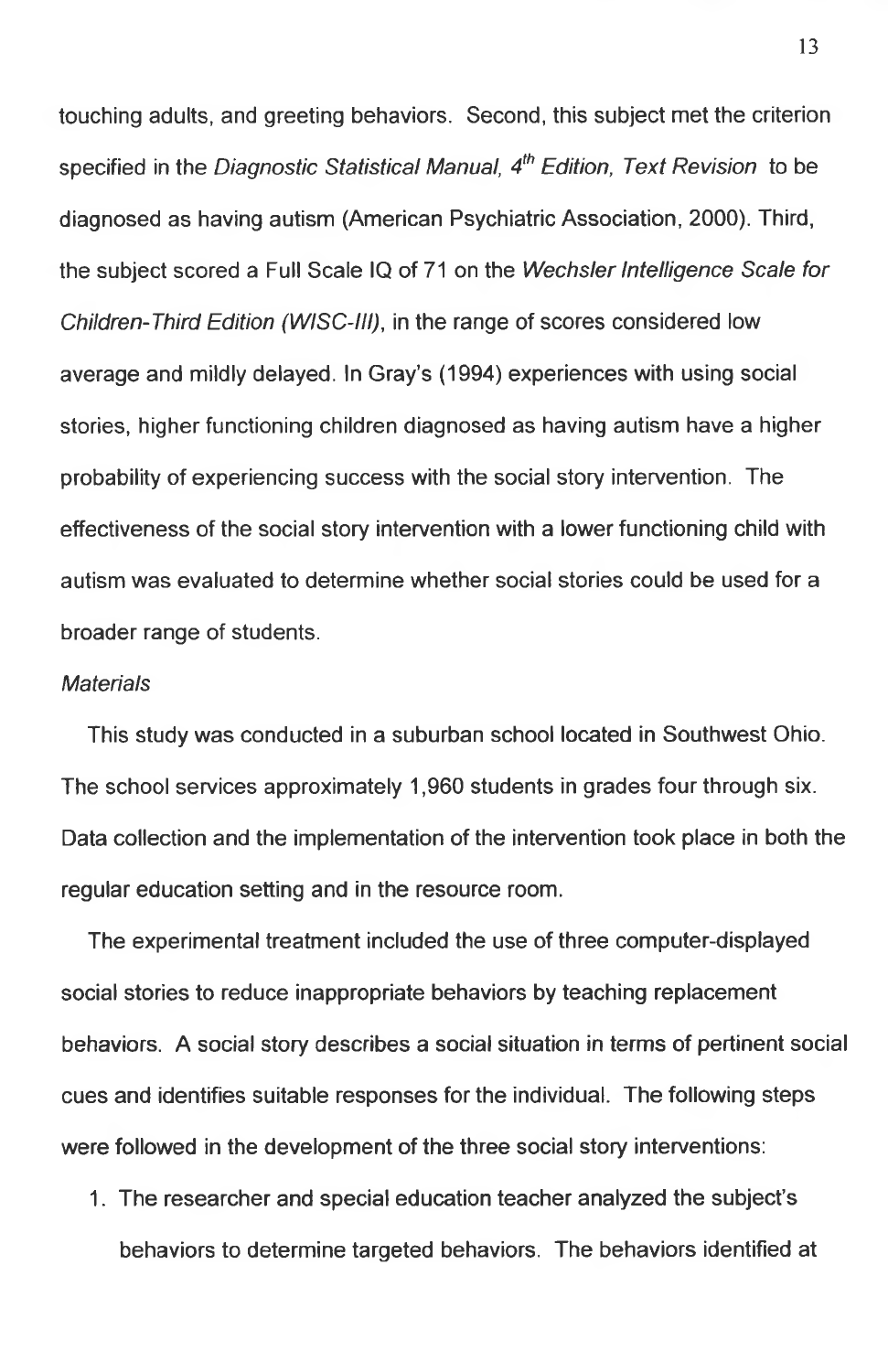first were very broad and then narrowed to three very specific behaviors: inappropriate touching, invasion of others' space and inappropriate touching.

- 1. Replacement behaviors were identified for each targeted behavior. For example, when working with an adult, the participant would put his hand on the desk instead of on the adult.
- 2. The writing of the social story was the most important part of the development of the social story intervention. Care was taken to ensure that each word and statement written was appropriate to the student and the social skill being taught. Gray's (2002) format was used as a guideline for writing the social story.
- 3. Digital pictures of the subject that corresponded to the text in the social story were taken. The digital pictures included individuals and items that were familiar and meaningful to the subject.
- 4. Using the Microsoft Powerpoint software, a social skills slideshow was created by inserting digital pictures, text and a screeching "stop" sound. One to two sentences were presented on each slide, accompanied by digital pictures that related to the text. Digital pictures of the participant were inserted into the slideshow to help cue the subject on what to do in a particular social situation (Appendix A).

#### *Procedure*

The three dependent variables were the frequency of inappropriate touching, invasion of personal space, and inappropriate greeting behaviors. These behaviors were reported by the special education teacher to be concerns for this particular student. For example, when an adult was sitting next to the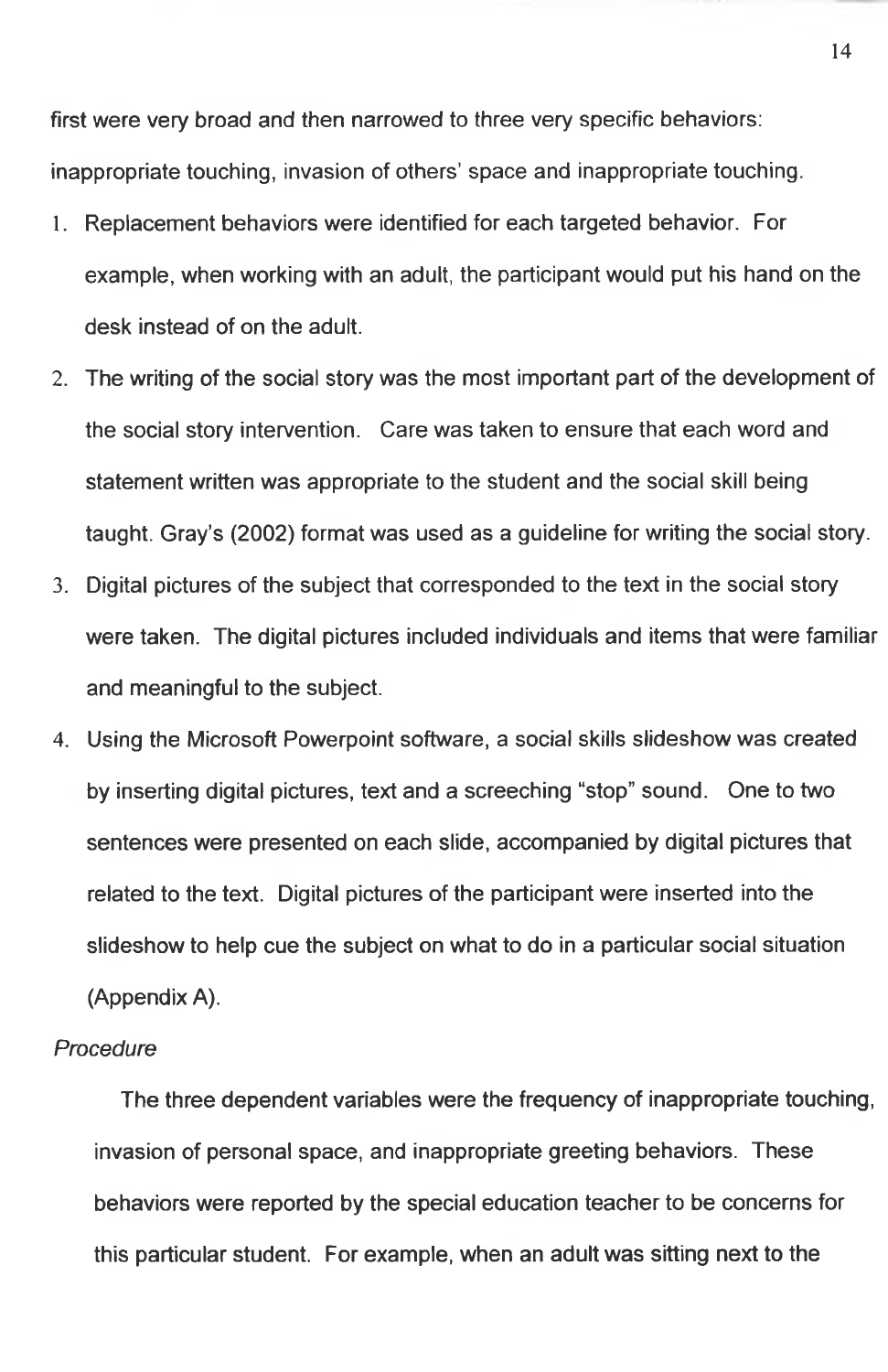student, assisting him with his work, the student would rub the adult's back or arm. On one particular occasion, the student inappropriately snapped the adult's bra strap. Other times, the student insisted on holding hands with the adult, while working on schoolwork. Another concern had to do with invasion of others' personal space. The student tended to stand or sit too close to adults. This often resulted in the adult feeling uncomfortable. Another concern was when the student greeted an adult at school. Third, the student frequently raised his voice and called an adult by his or her first name or put his arms around the adult.

The variable of inappropriate touching was defined as rubbing the back or arm of an adult while sitting next to him or her, and holding the adult's hand. The variable of invasion of others' personal space was defined as the failure to maintain at least one arm's length between the child and an adult. The third variable, greeting, was defined as the child's inability to appropriately gain an adult's attention in an initial meeting by calling the adult by his or her first name or putting the child's arm around the adult. The instructional aide used a tally mark (Appendix C) to indicate the number of times the subject displayed inappropriate touching, space, and greeting behaviors. Data on these behaviors were collected each school day from 9:50-12:00 in the regular education setting throughout the course of the study, both to obtain baseline data and progress-monitoring measures. The following steps were used to guide the implementation of the intervention: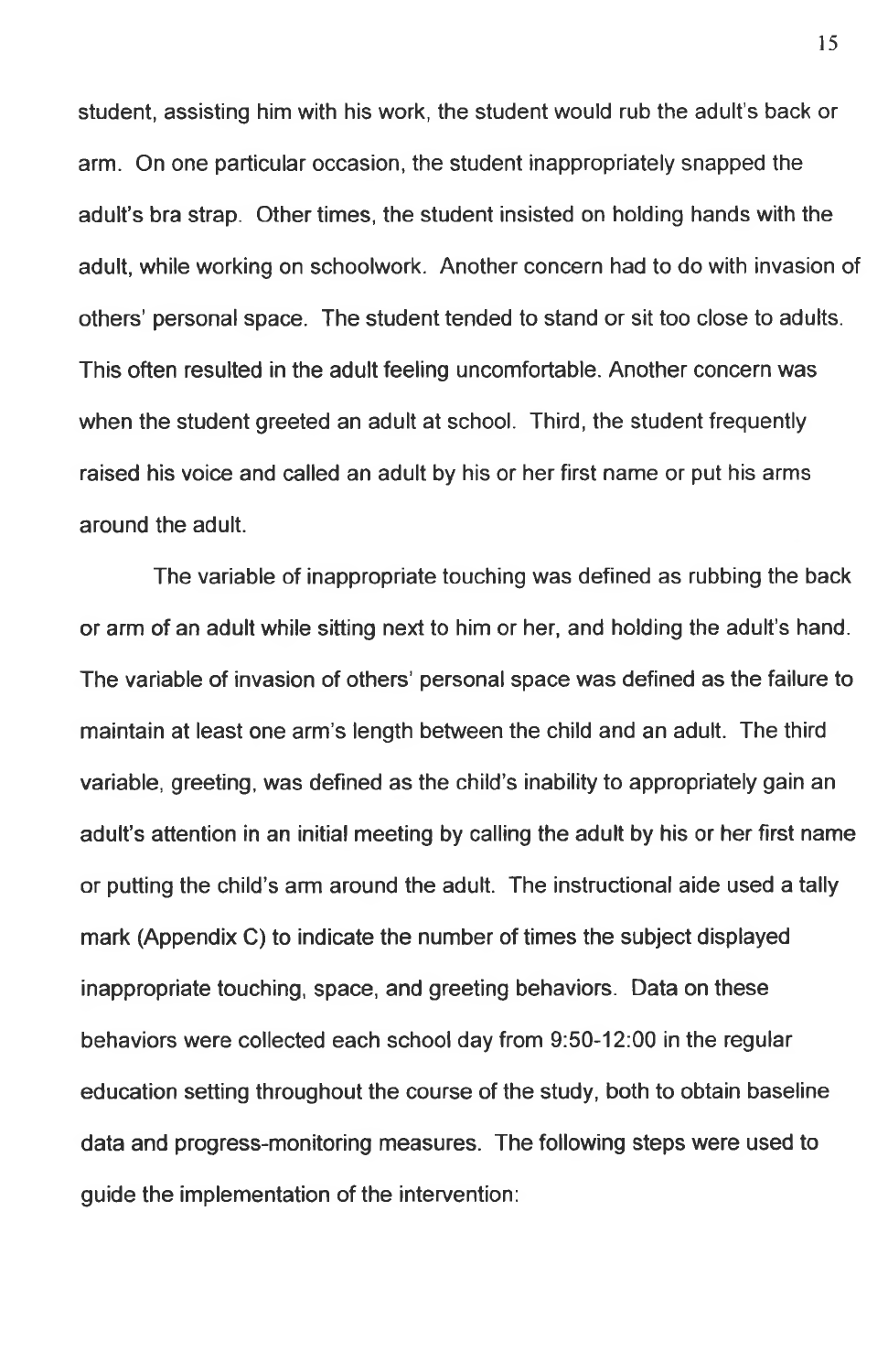- 1. The social stories were submitted to a three-person panel to verify content validity (Appendix A).
- 2. The instructional aide was trained to collect baseline data using the following guidelines:

Each time the subject displayed inappropriate behavior toward an adult, the instructional aide made a tally mark on a chart (Appendix C).

Inappropriate touching was defined as rubbing an adult's back, arm or holding an adult's hand at school. Invasion of personal space was defined as the subject's failure to maintain at least one arm's length between himself and an adult at school. Greeting was defined as gaining an adult's attention in an initial meeting by using the adult's first name or by putting the child's arm around the adult. The researcher graphed the data until a baseline pattern was established.

- 3. The special educator introduced the social story by reading it to the participant and modeling the preferred behaviors, making sure the subject understood what it meant. In addition, the subject was taught to manipulate the buttons in order to read and view the show independently. The social stories were introduced in three phases, in the following order: Appropriate Touching, Respect for Others' Personal Space, and Appropriate Greeting Behaviors.
- 4. The special educator made sure that the subject viewed the social story two times each day.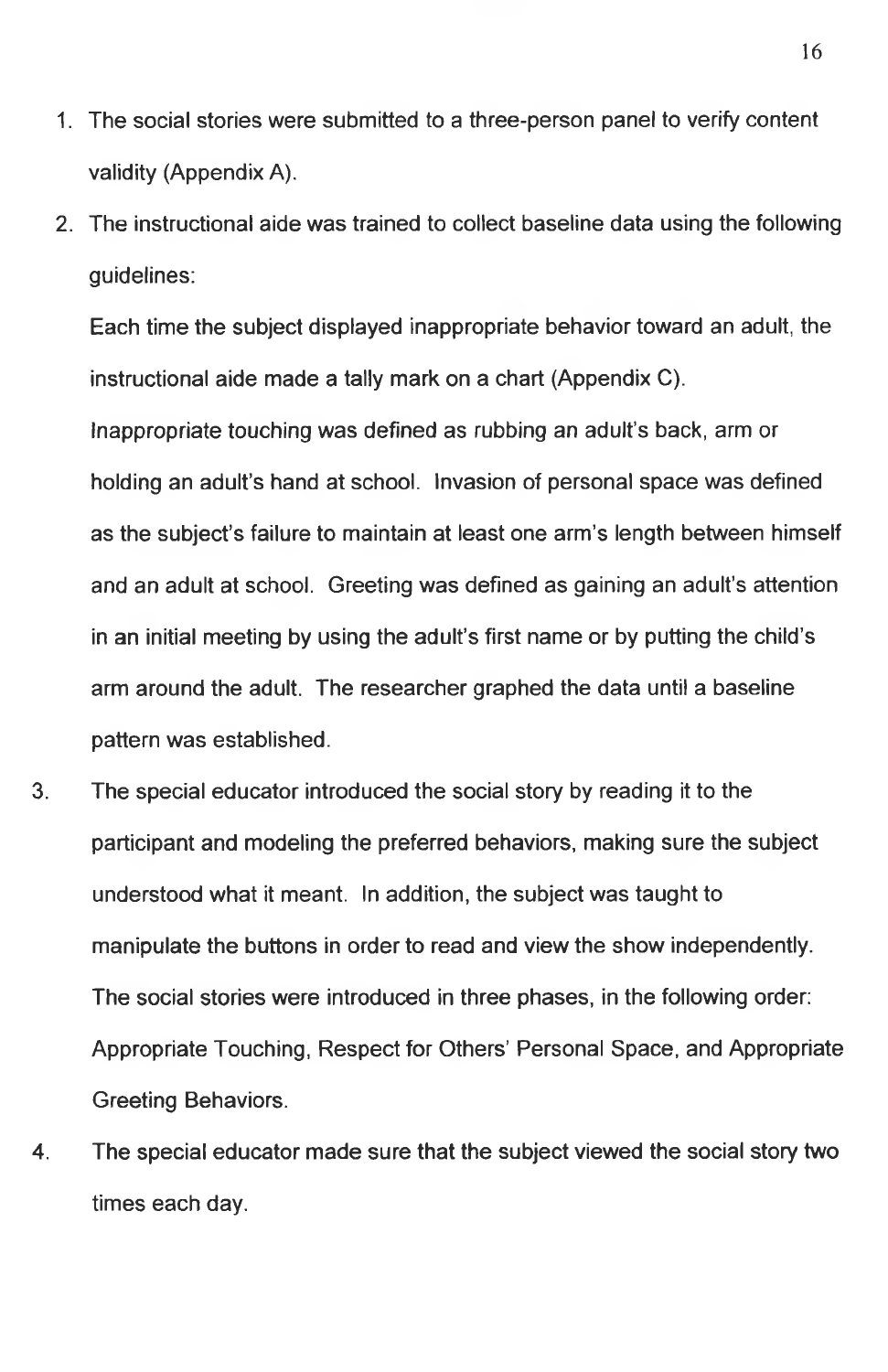- 5. Coaching and modeling of the appropriate social behaviors were included with the implementation of the intervention by the special educator, regular education teacher and instructional aide who interacted with the child at school. Verbal prompts and actions were used to encourage the subject to use appropriate greeting behaviors. For example, the teacher used the verbal prompt "say Miss, Mrs. or Mr.," followed by the last name, and "say 'hi' when you want to greet an adult." In addition, the teachers were instructed to use physical redirection if the subject violated the one arm's length rule with an adult.
- 6. The instructional aide collected data on the number of inappropriate behaviors observed each school day from 9:50-12:00 in the regular education setting.
- 7. Consent was ensured before the study began (Appendix B).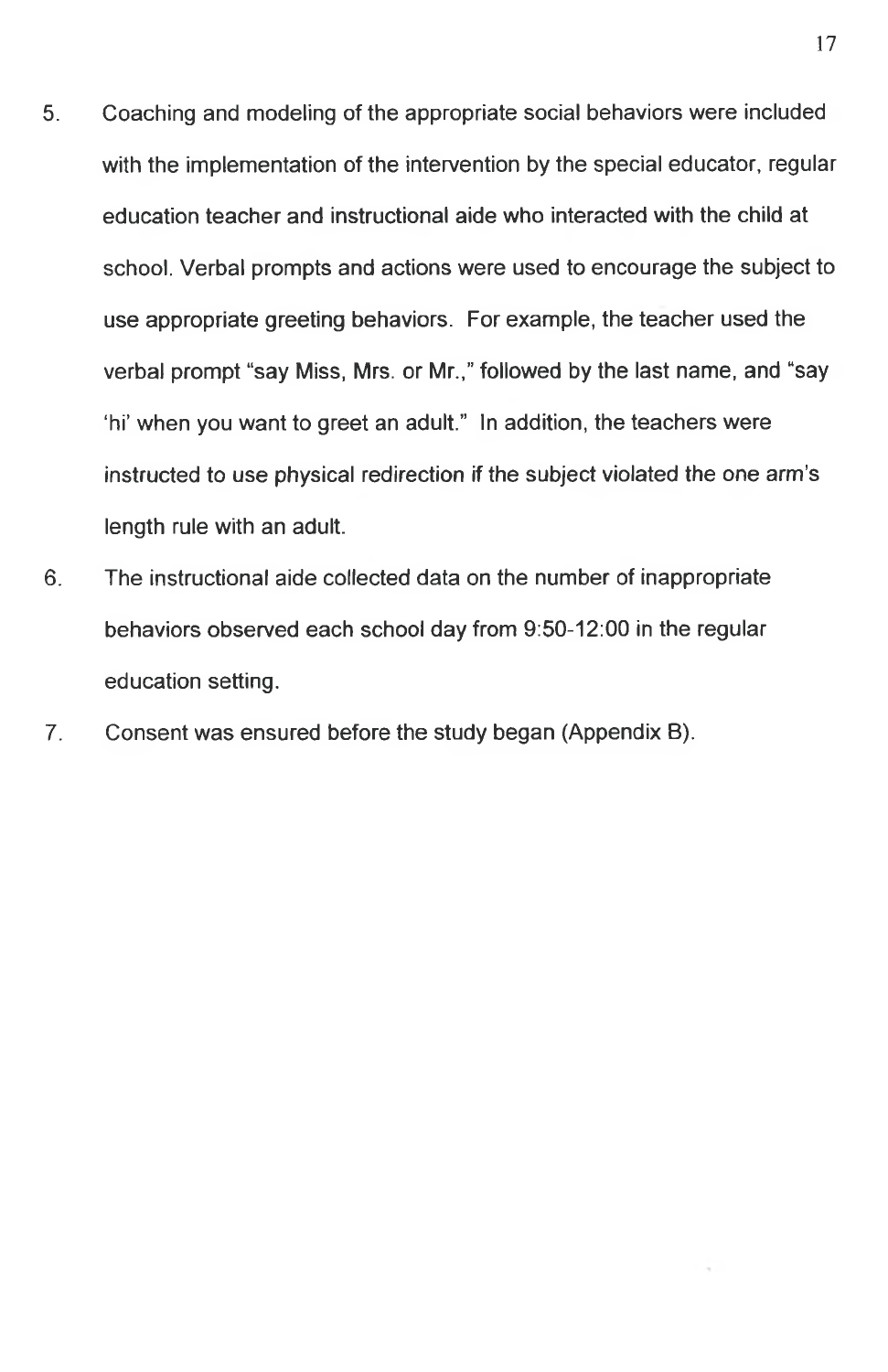#### CHAPTER III

#### **Results**

Three computer-dispiayed social stories used to teach replacement behaviors were effective when shown to a child with autism. Figures 1, *2* and 3 display the data collected during each phase of the social story intervention. As shown during baseline, the mean frequency of inappropriate touching was 3.8 during a five day period. The mean frequency baseline for invasion of others' space was 1.17 during a twelve day period and the mean frequency baseline for greeting adults was .45 during a twenty-two day period. Effect size was used to analyze the effectiveness of the social story intervention (Busse, Kratochwill and Elliott, 1995). Effect size was calculated for each social story intervention by subtracting the baseline mean from the intervention mean and dividing that result by the standard deviation of the baseline data points.

When the touching social story was introduced, inappropriate touching decreased from the baseline mean of 3.8 to achieve a large effect size of .828 during a twenty-seven day intervention period. Second, when the invasion of others' space social story was introduced, invasion of others' space decreased from a mean baseline of 1.17 to achieve a medium effect size of .626 during a twenty day intervention period. Lastly, when the greeting social story was introduced, inappropriate greeting decreased from a mean baseline of .45 to achieve a medium effect size of .495 during a ten day period. Interestingly, all

18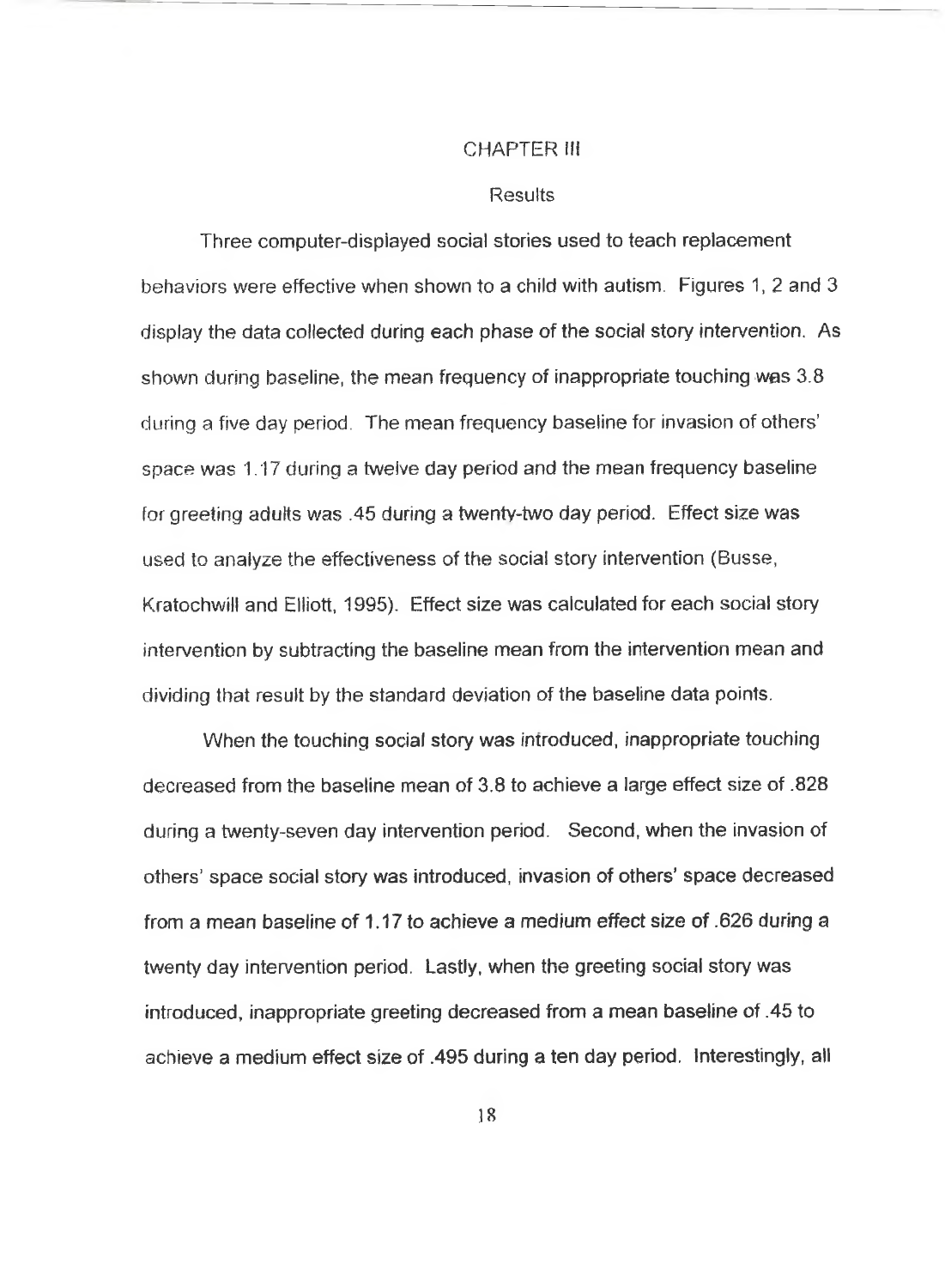**behaviors decreased after the introduction of each social story, eventually diminishing to no occurrences of targeted behaviors during the last ten days data was collected.**



**FIGURE 1.** Frequency of inappropriate touching.



**FIGURE** 2. Frequency of invasion of others' space.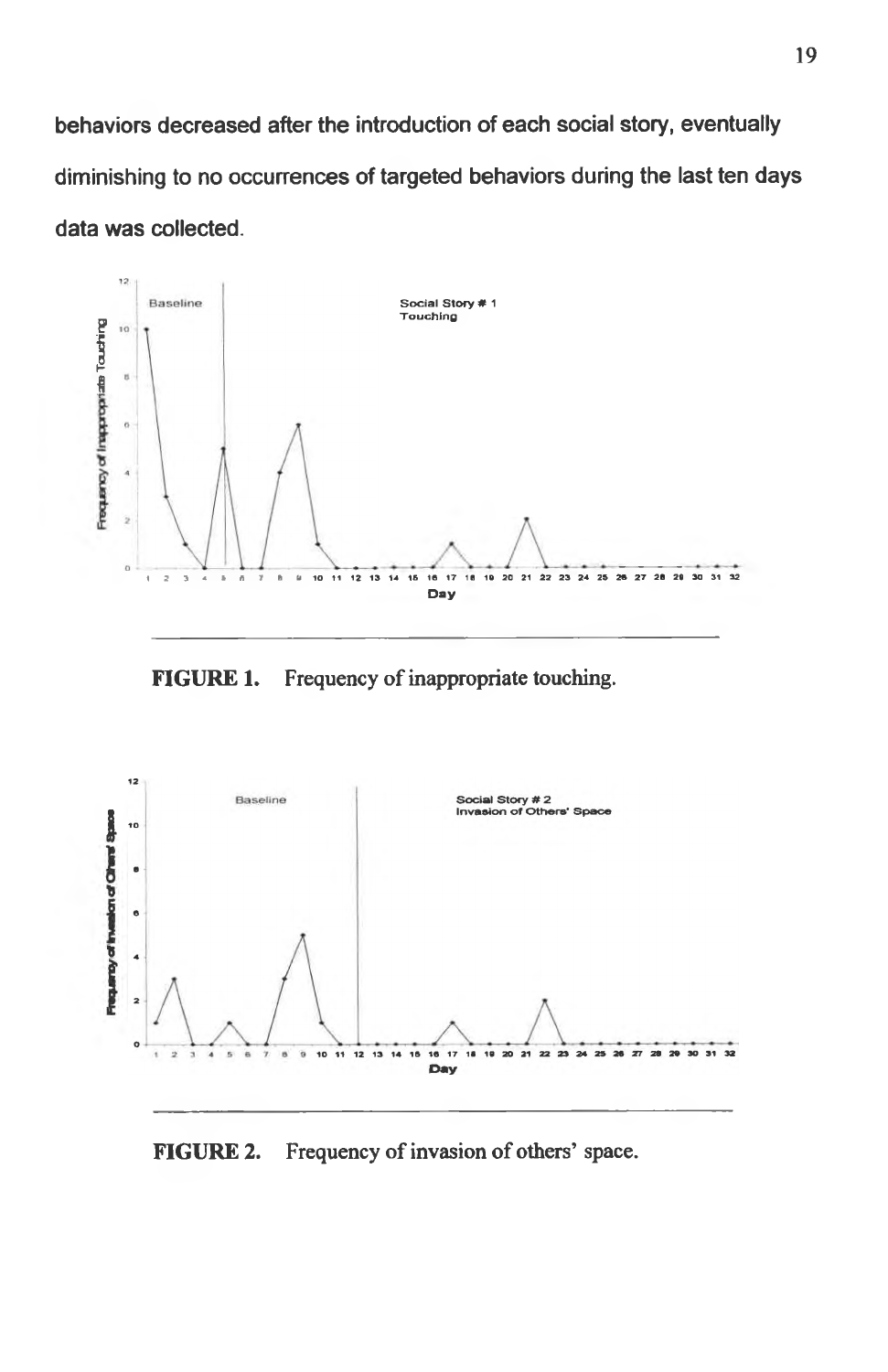

**FIGURE 3.** Frequency of inappropriate greeting behaviors. *Discussion*

The use of three computer-displayed social stories to decrease inappropriate touching, greeting, and invasion of others' space, by teaching replacement behaviors, was effective when used with an eleven year old boy diagnosed with autism. All targeted behaviors decreased in frequency after the respective social stories were introduced. Furthermore, the targeted behaviors continued to decrease in frequency after each social story intervention was introduced. In this study the keystone behavior of inappropriate touching was related to each new social skill being taught, and therefore, it is difficult to delineate if the first social story reinforced the skills being taught in the second and third social stories. When developing social stories for students, it is important to determine the most critical skill and examine what the effects of that skill will have on other social skills being introduced. Treatment integrity was ensured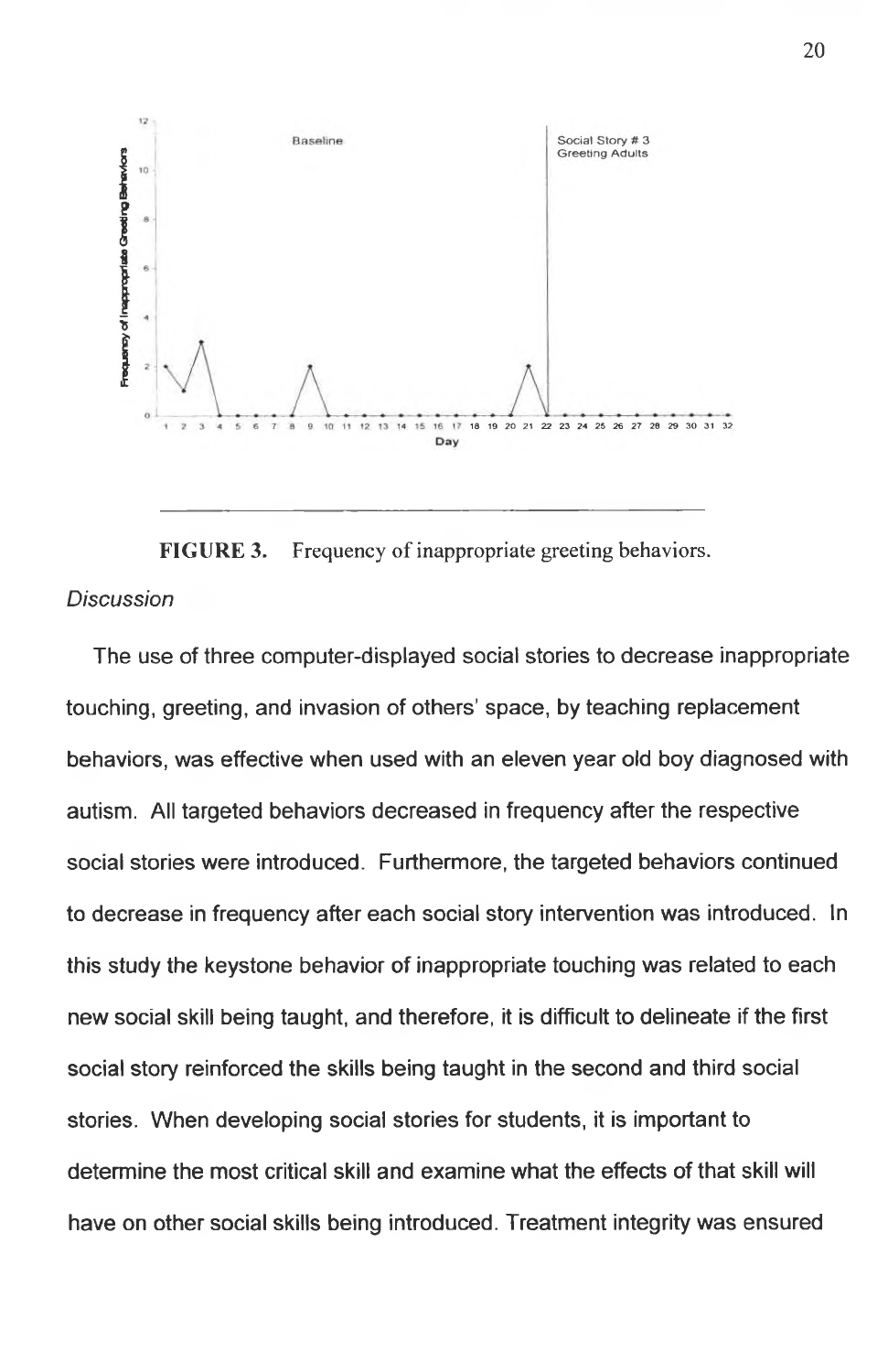through periodic observations of the special educator implementing the social story interventions and the training of the instructional aide to collect data.

According to Gray's experience (1994), social stories used to teach social skills are most effective with the higher intellectually functioning child with autism. The subject in this study was a lower intellectually functioning child with autism and the social story intervention was proven to be effective. It is difficult to determine if this was due to the computer-displayed presentation of the social story. However, further research in comparing the effectiveness of computerdisplayed social stories with paper-displayed social stories with lower functioning children with autism would be interesting.

Two important factors added to the success of the computer-displayed social story interventions. First was a special education teacher that worked collaboratively with the researcher, homeroom teachers, instructional aide and the student to ensure the success of the social story intervention. The special education teacher made sure that the student viewed the story twice daily and reinforced the replacement behaviors frequently. In addition, other teachers and professionals that came into contact with the subject also reinforced the appropriate behaviors being taught.

Second, the use of digital pictures of the subject demonstrating the appropriate replacement behaviors was an effective visual method to enhance the communication of the skill being taught. Pictures taken of the subject included the subject's environment, interests and people in his school setting. As mentioned earlier, children with autism often have difficulty understanding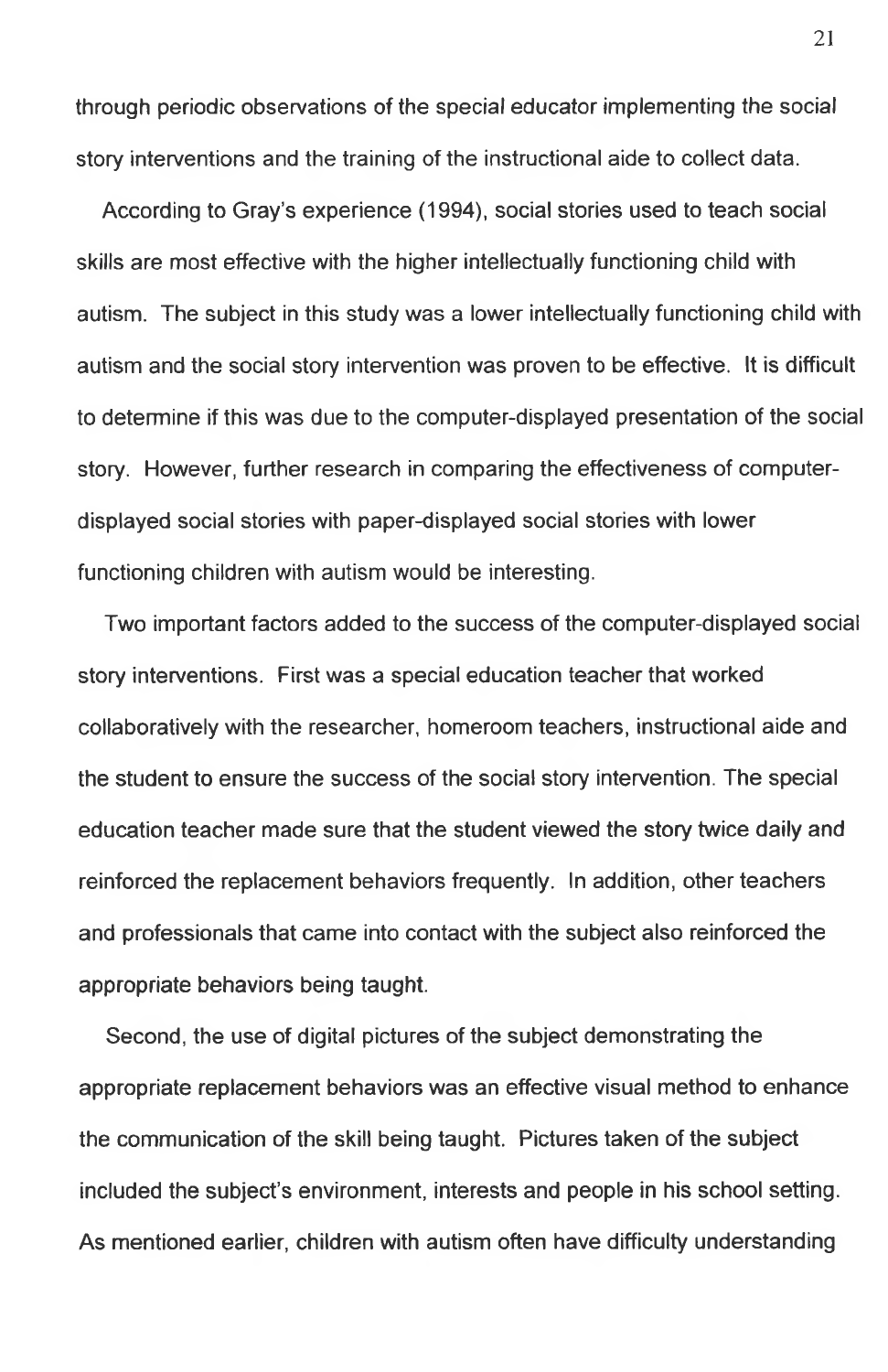the perspective of others. When creating a picture to reinforce the perspective of others, pictures of teachers or peers familiar to the subject were used to communicate that message. One example would be the use of pictures of the subject's classmates to illustrate how fourth grade students appropriately greet an adult. As stated previously, most children with autism have a visual learning style and, usually, learn more effectively when new information is presented in this fashion (Kuttler, Myles & Carlson, 1998). Using digital pictures helps create a more relevant social story that is unique to each child with autism. It is this researcher's opinion that the success of this social story intervention was produced by the combined effects of the computer-displayed social stories and the reinforcing interactions with familiar others.

Although the purpose of this research was to examine the effectiveness of the use of social stories in teaching appropriate behaviors to a child with autism, this intervention could benefit a variety of students who are in need of learning social skills. For example, a student who is having trouble learning the morning routine may display problem behaviors during this time. The teacher could create a slideshow with pictures of the child completing each step of the morning routine. Most educators know that the best way to learn a concept is to teach the concept. Students in need of social skills training could create their own social skills slideshow. Creating computer-displayed slideshows could be a class-wide project in which the assignment would be to choose a behavior that is a problem in the classroom. The possibilities are endless in regard to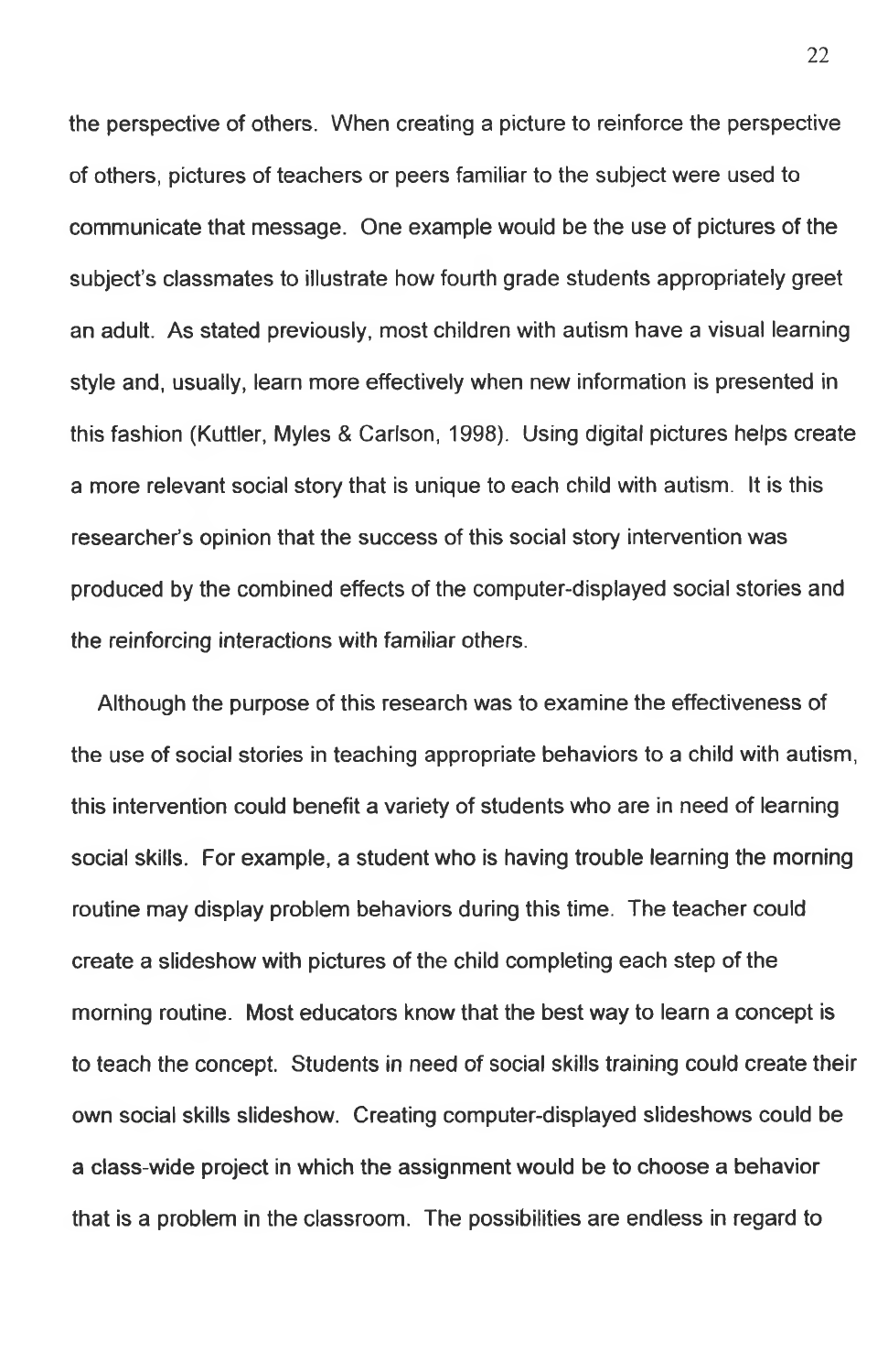how and for whom computer-displayed social stories could be used to teach social skills.

#### *Limitations*

One limitation for the person(s) creating and implementing the computerdisplayed social story intervention is the availability and knowledge of technology. The creator of the intervention must use a digital camera and computer, and have the ability to insert the digital pictures into the Microsoft Slideshow. The creator of the social story will also need to know how to create and work the slideshow program. In addition, teachers or other professionals who will be working with the student may need some technical training on how to use the Microsoft Slideshow software.

Second, follow-up data on the subject were not collected after the intervention process was completed. Therefore, it is not known if the subject continued to display the appropriate targeted behaviors after the social story intervention was no longer implemented. Nor do we know if the subject was able to generalize targeted behaviors to settings outside of the school.

Thirdly, the researcher recognizes the tension between the internal and external environments, and the complexity of creating a sterile environment within the educational setting. It is difficult to tease out if the social stories would have been as effective if the social skills had not been reinforced throughout the child's school day. However, as educators we must strive for the success of each child's learning even if it is at the cost of scientific integrity.

23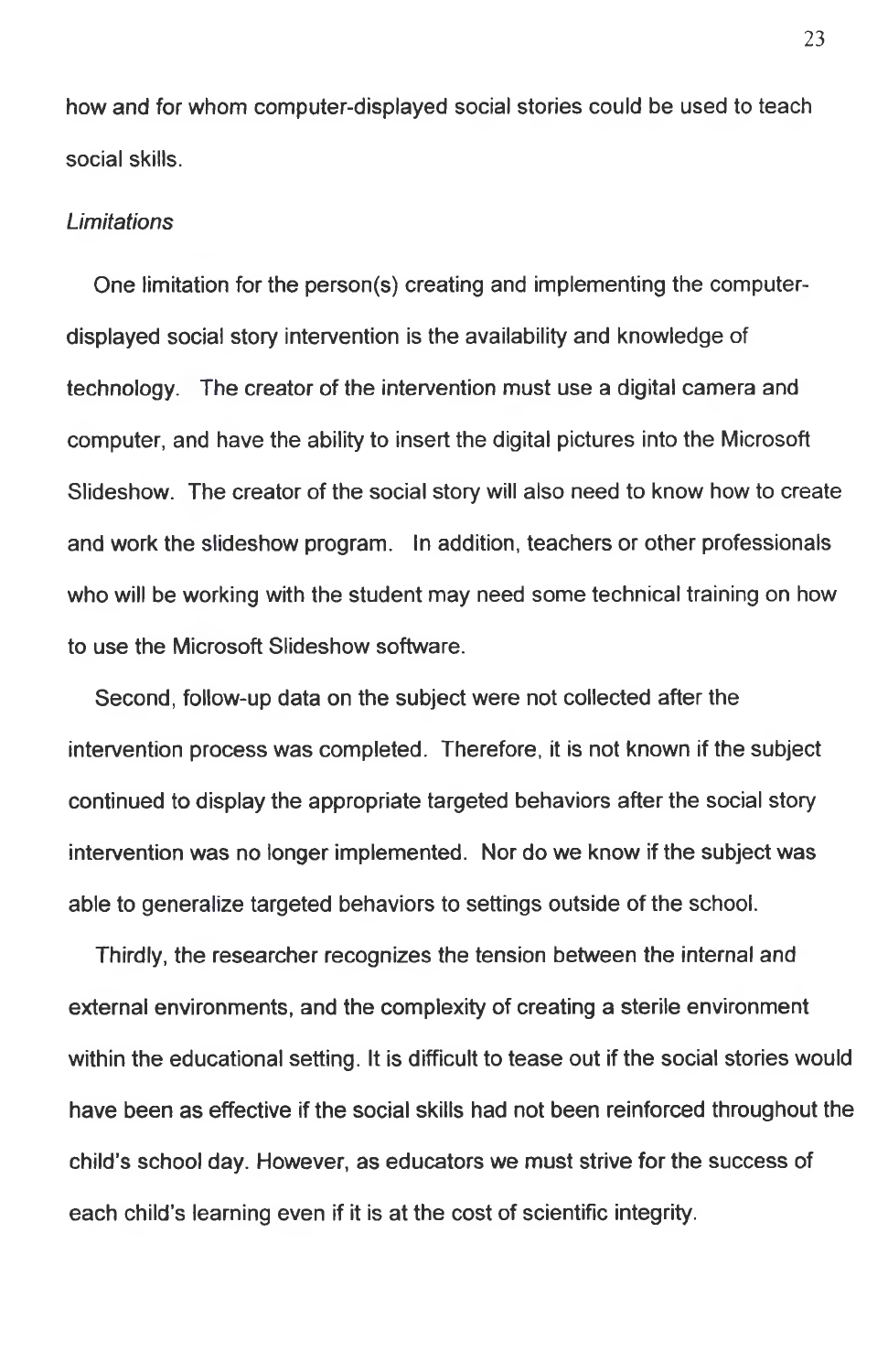Finally, it is this researcher's belief that treatment integrity is imperative to the success of the social story intervention. Future studies must ensure this in order for generalization of the results to occur.

#### *Conclusion*

Working collaboratively with a team to create social stories that were unique to this particular child was key to the success of the intervention. Each child with autism is unique and so should be the content of the social story. Although inappropriate touching, inappropriate greeting and invasion of others' space are common behaviors displayed by many children with autism, it is important to define each particular behavior. For example, for this particular child one inappropriate touching behavior was defined as rubbing an adult's back. For another child with autism, it may be touching a peer.

Given that children with autism are usually better at tasks that require visualspatial and nonverbal skills (Wenar & Kerig, 2000), using the Power Point Slideshow format in combination with digital pictures that add meaning to the text of a social story is an exciting option for teaching social skills. Although past research (Gray, 1994; Swaggart & Gagnon, 1995; Simpson & Myles, 1998; Norris & Dattilo, 1999; Rowe, 1999; Rogers & Myles, 2001; Del Valle, McEarchern & Chambers, 2001; Lorimer, Simpson, Myles & Ganz, 2002) has proven social stories to be an effective intervention to teach social skills to children with autism, little research has been conducted on teaching children with autism via the computer. Future research is needed to validate the effectiveness of computer-displayed social stories across settings, behaviors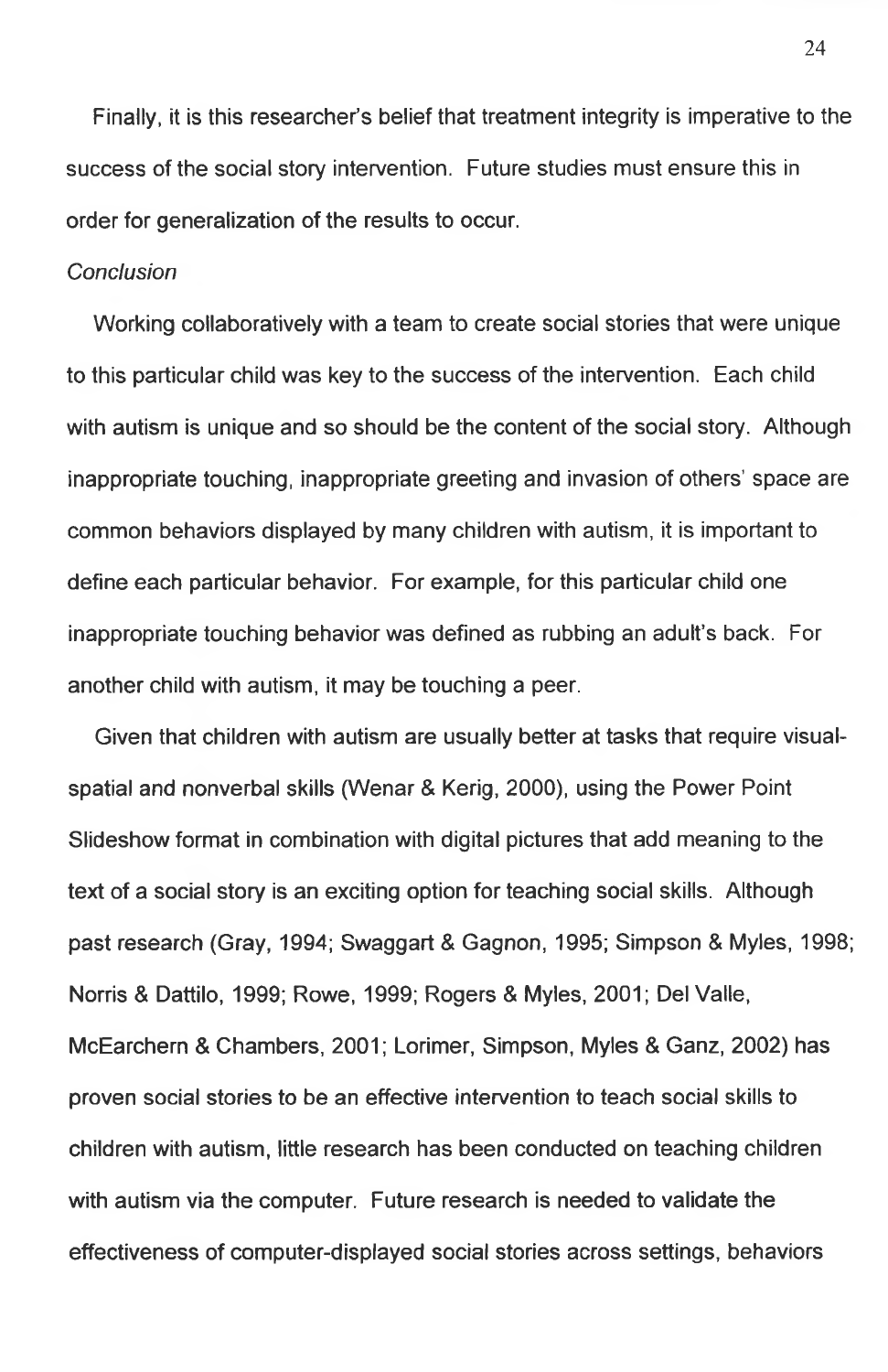and levels of functioning. Due to the ethical dilemmas educators are faced with in the educational setting, some alternatives for future research would be to use an alternating intervention design or a complex single case design using alternative treatment and baseline data. The computer-displayed social story is fun and easy to create, it is a motivating mode of media for most children, and each social story can be individualized for every child having difficulty with social skills.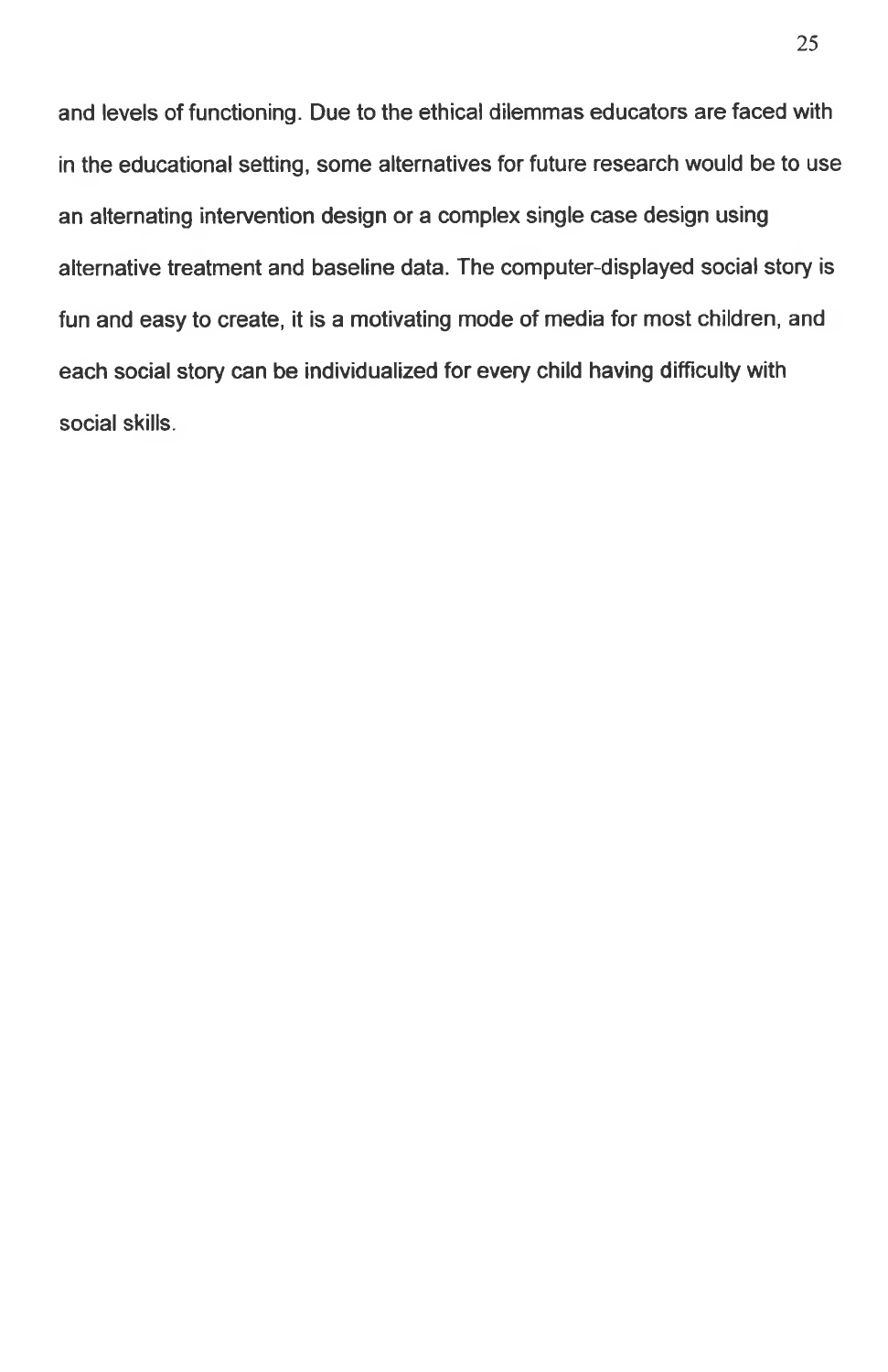#### REFERENCES

- American Psychiatric Association. (2000). *Diagnostic and statistical manual of mental Disorders, Fourth Edition, Text Revision.* Washington, DC: Author.
- American Academy of Child & Adolescent Psychiatry (1999). *The child with autism.* Retrieved January 19, 2003, from

<http://www.aacap.org/publications/factsfam/autistic.htm>

Autism Society of America. (2003). *Common Characteristics of Autism*. Retrieved January 1,2003, from [http://www.autism-](http://www.autism-society.org/site/PageServer?pagename=autismcharacteristics)

[society.org/site/PageServer?pagename=autismcharacteristics](http://www.autism-society.org/site/PageServer?pagename=autismcharacteristics)

- Barnhill, G. P. (2002, November). Designing social skills interventions for students with Asperger Syndrome. National Association of School Psychologists *Communique,* 31(3). Retrieved December 21, 2002, from [http://www.nasponline.org/puplications/cq313asperger ss.html](http://www.nasponline.org/puplications/cq313asperger_ss.html)
- Busse, R.T., Kratochwill, T.R., & Elliott, S.N. (1995). Meta-analysis for single-case consultation outcomes: Applications to research and practice. *Journal of School Psychology,* 33, 269-285.
- Croen, L., Grether, J. & Selvin, S. (2002). Descriptive epidemiology of Autism in a California population: Who is at risk? *Journal of Autism and Developmental Disorders,* 32(3), 217-224.
- Del Valle, P. R., McEachem, A.G., & Chambers, H. D. (2001, Summer). Using social stories with autistic children [Electronic Version]. *Journal of Poetry Therapy*, 14(4), 187-197. Retrieved January 1, 2003 from OhioLINK database.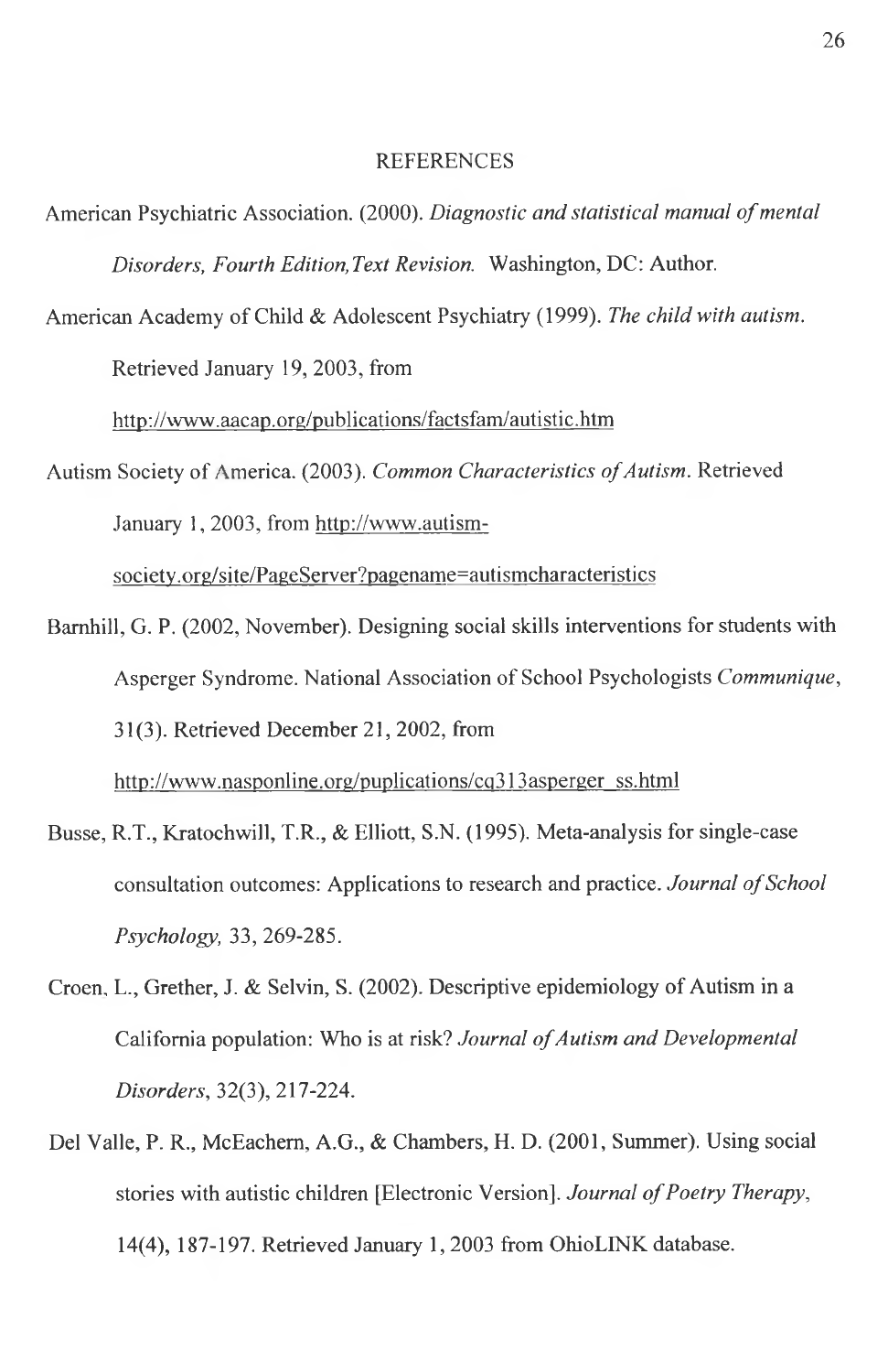- Edelson, M. G. (1995, August). Social stories. *Center for the Study of Autism*. Retrieved January 1, 2003, from <http://www.autism.org/stories.html>
- Edelson, S. M. (1999). Overview of Autism. *Center for the Study of Autism*. Retrieved January 1, 2003, from <http://www.autism.org/overview.html>

Fitton, L., & Ford, L. (1998, June). Professional issues in the assessment of children with autism. *National Association of School Psychologists Communique, 26(8).* Retrieved December 21, 2002, from

<http://www.nasponline.org/publications/cq268autism.html>

- Gray, Carol. (1994, Fall). Can we teach theory of mind and theory of people? *The Morning News.* Retrieved January 1,2003, from http ://www.<autism.org/mnews/mn3>. html
- Gray, Carol. (2002). Social Stories. *The Gray Center for Social Learning and Understanding.* Retrieved December 17, 2002, from [http://www.thegraycenter.org/Social Stories.htm](http://www.thegraycenter.org/Social_Stories.htmHagiwara,_T._&_Myles_B._S._(1999)._A_multimedia_social_story_intervention:_Teaching)
- [Hagiwara, T. & Myles B. S. \(1999\). A multimedia social story intervention: Teaching](http://www.thegraycenter.org/Social_Stories.htmHagiwara,_T._&_Myles_B._S._(1999)._A_multimedia_social_story_intervention:_Teaching) skills to children with autism. *Focus on Autism & Other Developmental Disabilities,* 14(2), 82-96. Retrieved January 1, 2003 from Health Source Nursing/ Academic Edition database.
- Ikeda, M.J. (2002). Best practices for supporting students with autism. In A. Grimes & J. Thomas *Best Practices in School Psychology IV: Vol. 2.* (pp. 1501-1511). Bethaesda, MD: National Association of School Psychologists.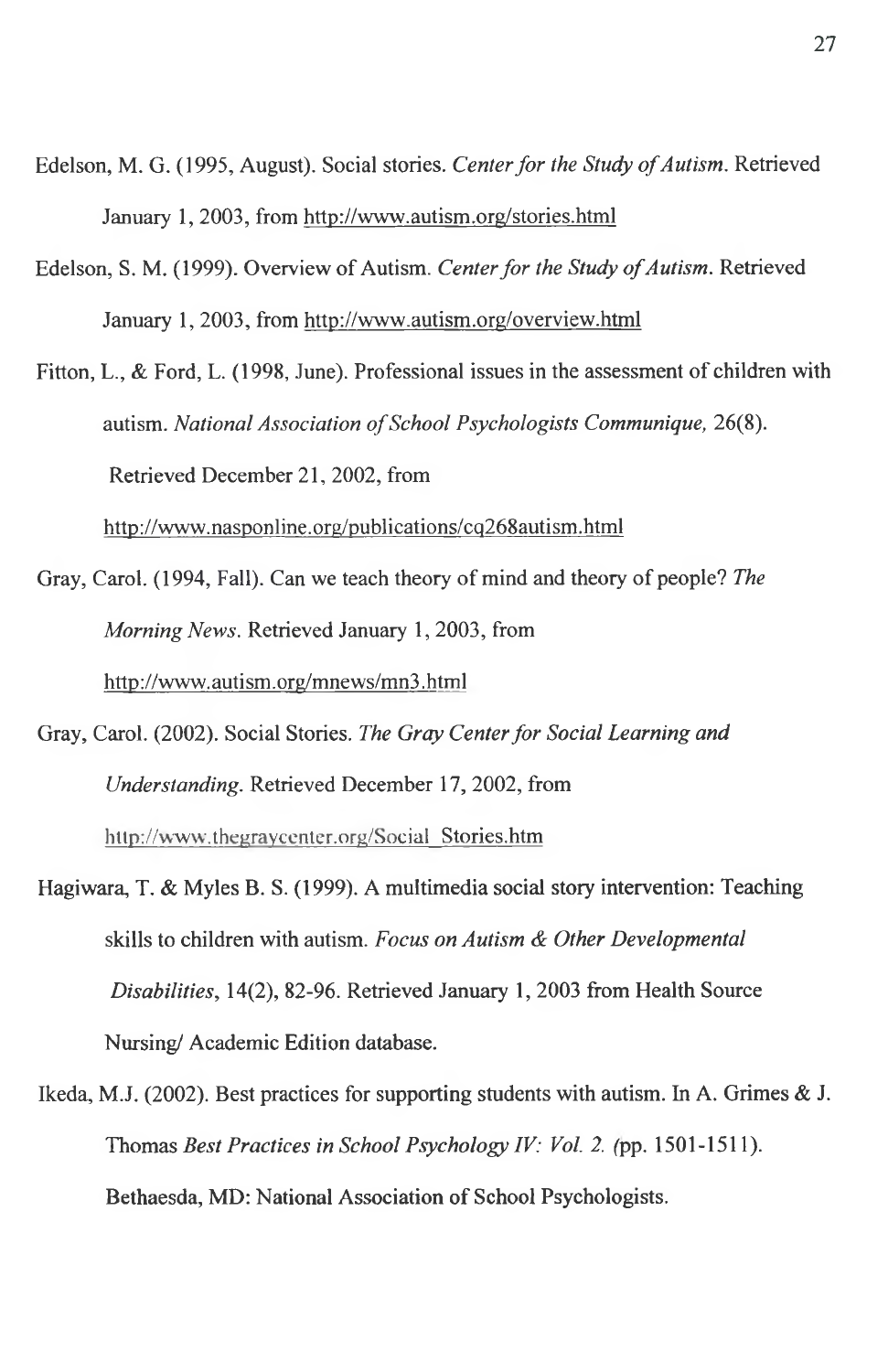- Kuttler, S., Myles, B. & Carlson, J. (1998). The use of social stories to reduce precursors to tantrum behavior in a student with autism. *Focus On Autism and Other Developmental Disabilities,* 13(3), 176-182.
- Lorimer, P. A., Simpson, R. L., Myles, B. S., & Ganz, J. B. (2002). The use of social stories as a preventative behavioral intervention in a home setting with a child with autism. [Electronic version]. *Journal of Positive Behavioral Interventions*, 4(1), 53-60. Retrieved on December 24, 2002 from OhioLINK database.
- Mirenda, P. (2001, Fall). Autism, augmentative communication, and assistive technology: What do we really know? [Electronic Version] *Focus on Autism & Other Developmental Disabilities,* 16(3), 141-152. Retrieved on December 24, 2002 from EBSCO database.
- Moore, D., McGrath, P., & Thorpe, J. (2000, August). Computer-aided learning for people with autism: A framework for research and development [Electronic Version], *Innovations in Education and Training International,* 37(3), 218-228. Retrieved on January 1, 2003 from OhioLINK database.
- Myles, B. S., & Simpson, R. L. (2001). Understanding the hidden curriculum: An essential social skill for children and youth with Asperger Syndrome [Electronic Version], *Intervention in School and Clinic,* 36(5), 279-286. Retrieved January 1, 2003 from OhioLink database.
- Norris, C. & Dattilo (1999, Fall). Evaluating effects of a social story intervention on a young girl with autism [Electronic Version]. *Focus on Autism & Other Developmental Disabilities,* 14(3), 180-187. Retrieved January 6, 2003 from Health Source: Consumer Edition database.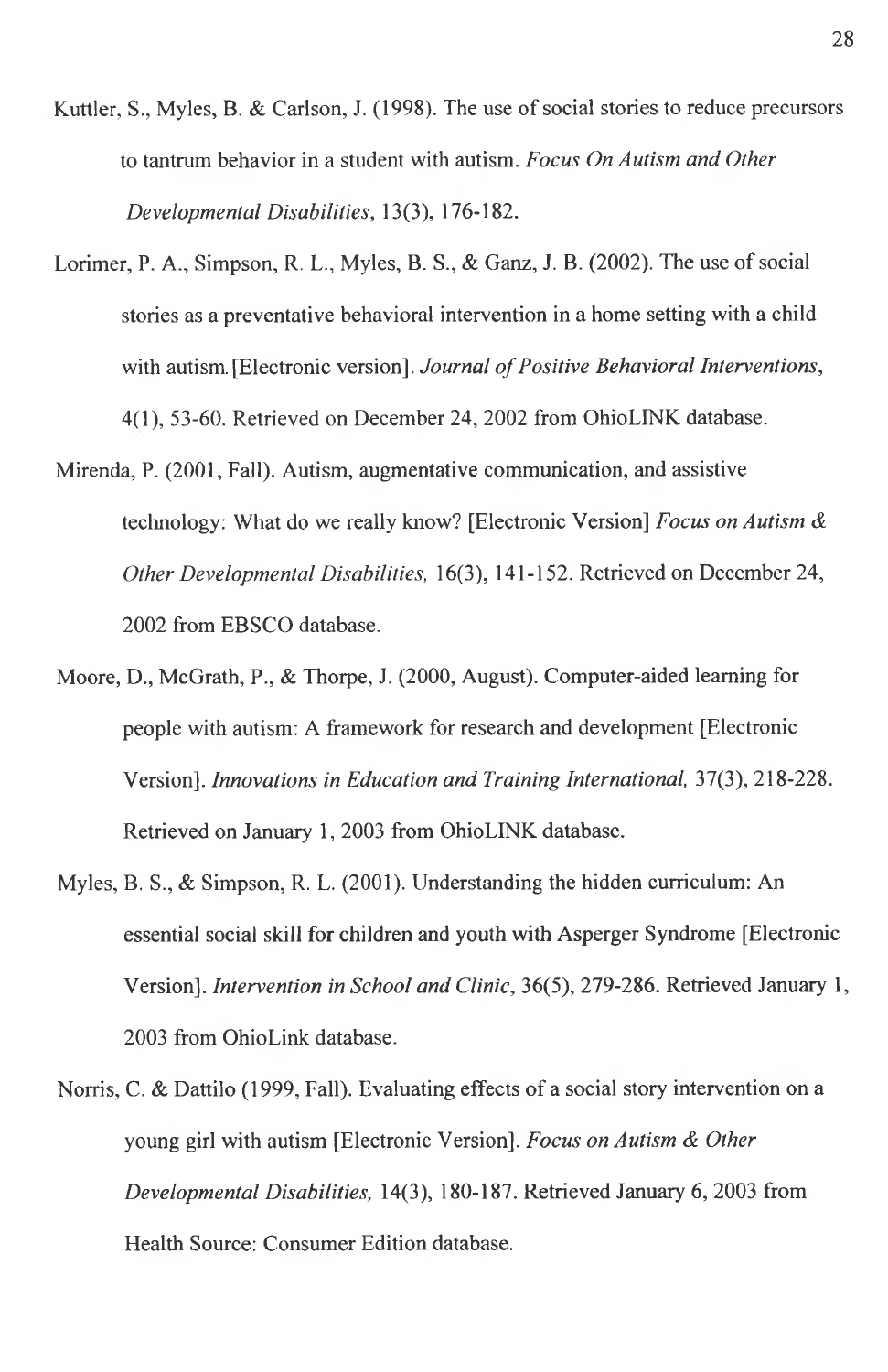- Public Law (P.L.) 105-17, Individuals with Disabilities Education Act, 1997. (111 Stat. 37, 81).
- Rogers, F. M., & Myles, B. S. (2001). Using social stories and comic strip conversations to interpret social situations for an adolescent with Asperger Syndrome [Electronic Version/. *Intervention in School and Clinic,* 36(5), 310-313. Retrieved December 21, 2002 from OhioLINK database.
- Rowe, C. (1999, March). Do social stories benefit children with autism in mainstream primary schools? [Electronic Version]. *British Journal of Special Education*,

26(1), 12-14. Retrieved on December 24, 2003 from OhioLINK database.

- Rudrud, E. (1998). Autism: A handout for teachers. *Helping Children at Home and School: Handouts from Your School Psychologist,* 567. The National Association of School Psychologists, Bethesda, MD.
- Simpson, R. L., & Myles B. S. (1998, Summer). Aggression among children and youth who have Asperger's Syndrome: A different population requiring different strategies [Electronic Version], *Preventing School Failure,* 42(4), 149-153. Retrieved January 1, 2003 from OhioLINK database.
- Swaggart, B. L., & Gagnon, E. (1995, April). Using social stories to teach social and behavioral skills to children with autism [Electronic Version]. *Focus on Autistic Behavior,* 10(1). Retrieved January 1, 2003 from Academic Search Premier database.
- Wenar, C., & Kerig, P. (2000). Autism : A severe deviation in infancy. *Developmental Psychopathology: From Infancy Through Adolescence* (4<sup>th</sup> ed., pp. 79-100). McGraw Hill.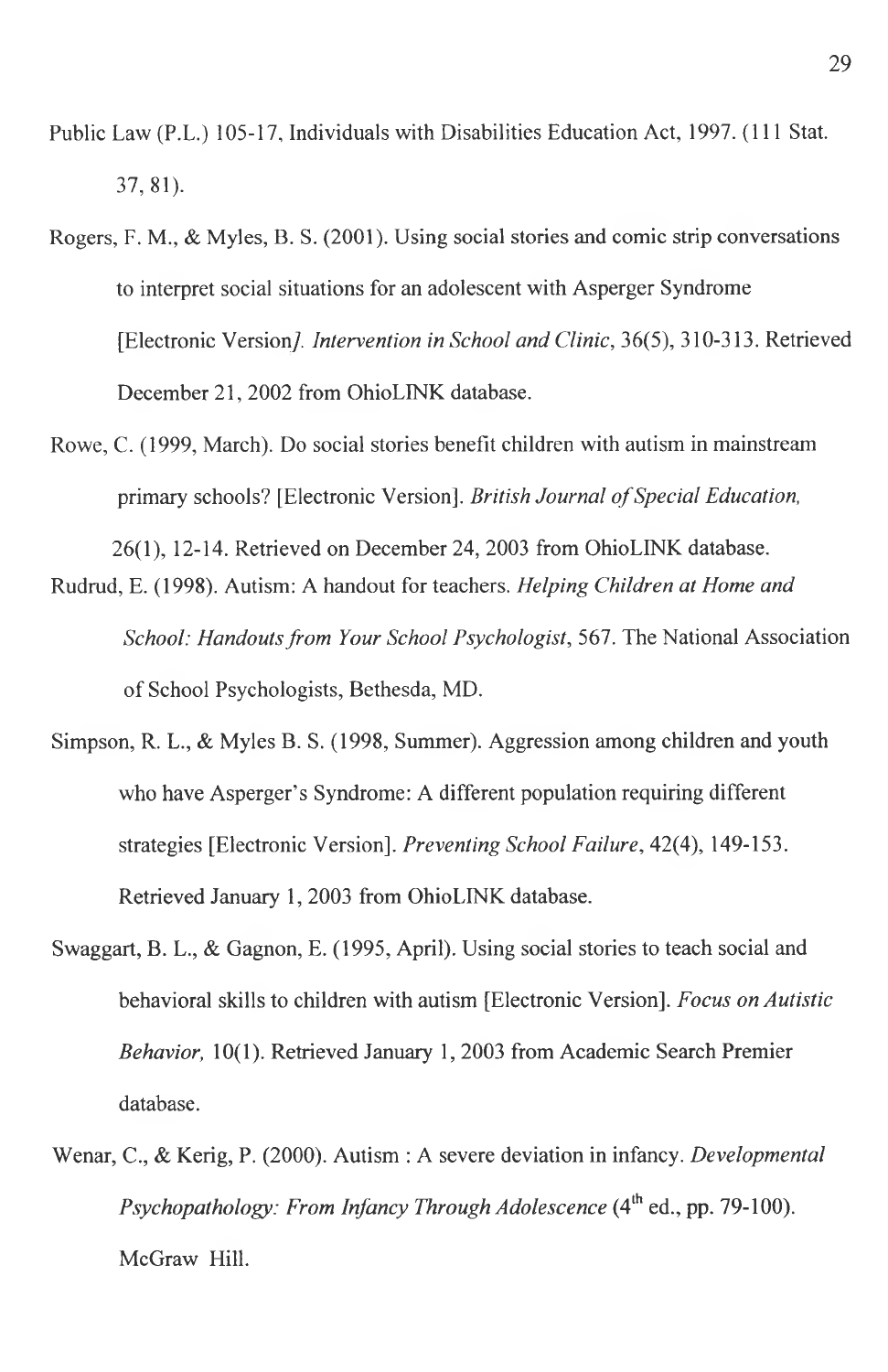## APPENDIX A

Illustrations of Social Stories

Slide 1

My name is (student's name).

*Digital picture of subject.* 

## Slide 2

When I am at school sometimes an adult helps me with my work.

*Digital pictures of adults who help the subject with work at school.*

Slide 3

When an adult is helping me with my work, sometimes I want to touch them. When I touch an adult, sometimes the adult does not like it.

*Digital picture of an adult who helps the subject, moving away from him and looking uncomfortable.*

## Slide 4

When an adult is helping me with my work at school and I want to touch them, I will put my hand on the table.

*Digital picture of the subject working with an adult with his hand on the table*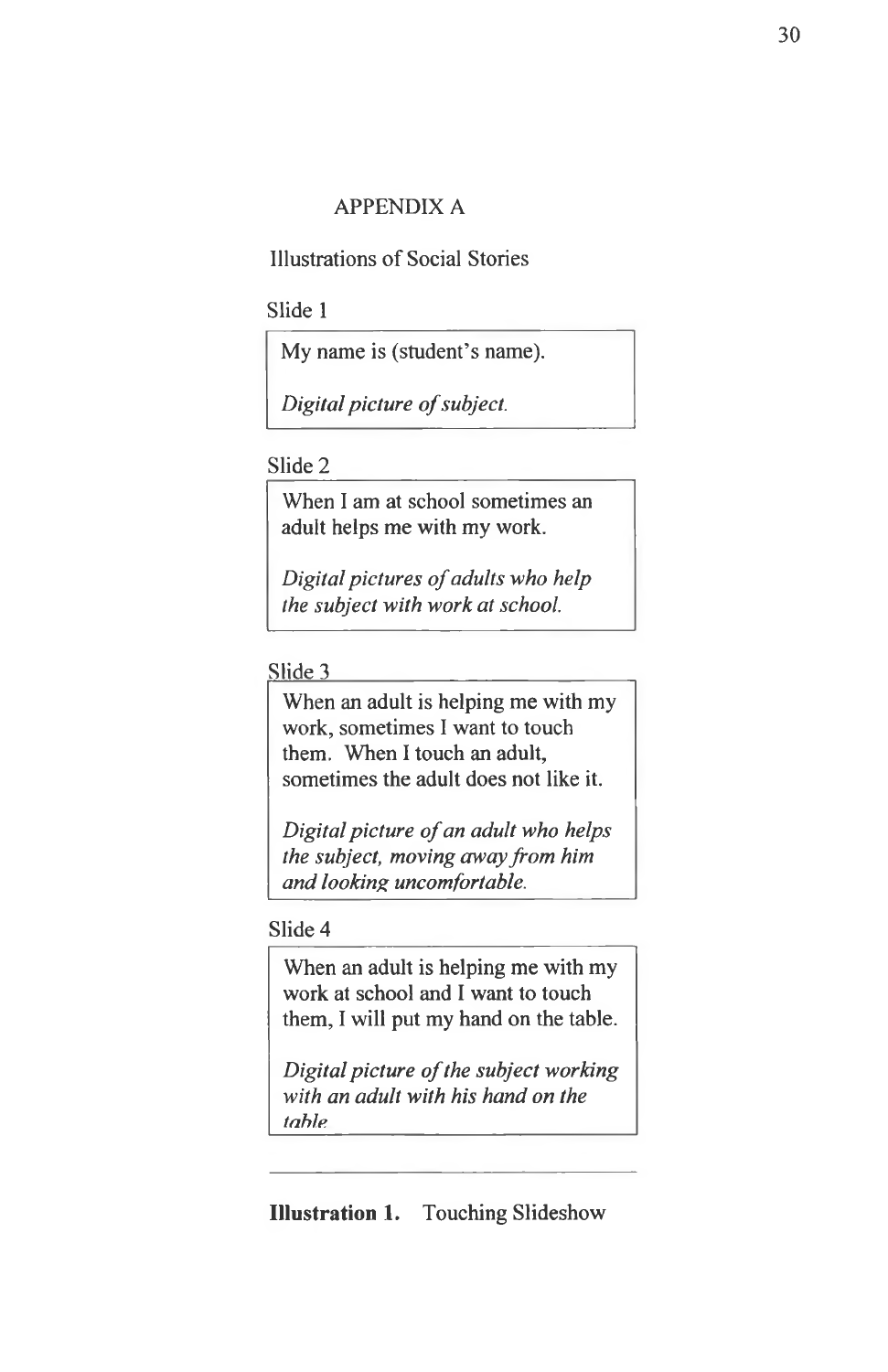Slide 1

My name is (student's name).

*Digital picture of subject.* 

Slide 2

When I am at school I see adults.

*Digital pictures of adults whom the subject sees at school.*

Slide 3\_\_\_\_\_\_\_\_ \_\_\_\_\_\_\_\_\_\_\_\_\_\_\_

Sometimes I get too close to an adult and the adult does not like it.

*An icon of a stop sign.* 

Slide 4

When I am at school and I see an adult, I will try to stay at least one arm's length away from the adult.

*Digital picture of the subject one arm's length way from an adult he works with at school.*

**Illustration 2.** Invasion of Others' Space Slideshow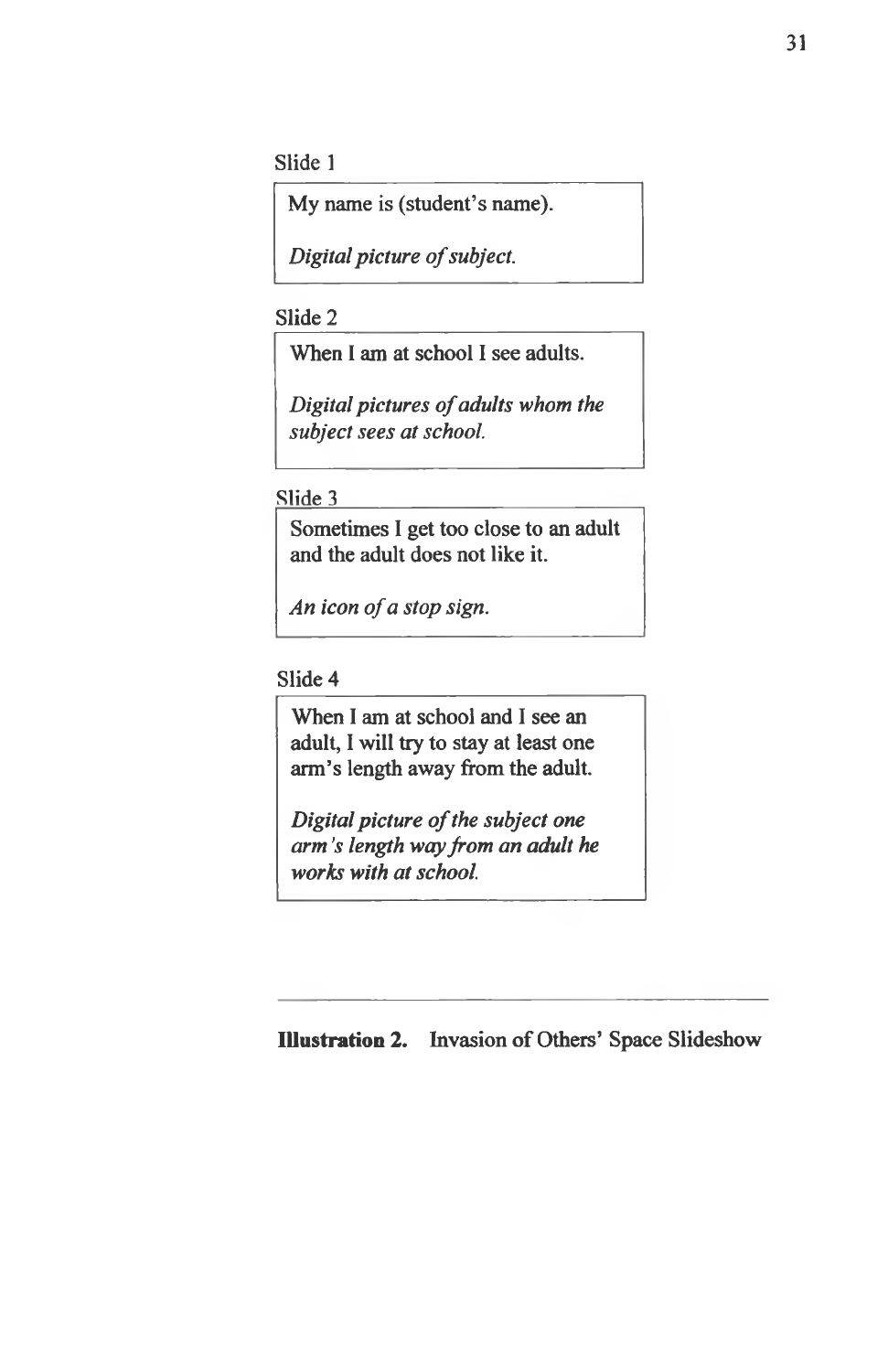Slide 1

My name is (student's name).

*Digital picture of subject.* 

## Slide 2

When 1 am at school I like to greet adults.

*Digital pictures of adults the subject* has contact with at school.

## Slide 3

When 4<sup>th</sup> grade children greet an adult at school, 4<sup>th</sup> grade children usually give a high-five or wave and say "hi".

*Digital pictures of 4<sup>th</sup> grade students, familiar to subject, giving a high-five or waving and saying "hi".* 

## Slide 4

When I greet an adult at school, I will try to give a high-five or wave and say "hi".

*Digital pictures of subject giving a high jive and waving and saying* "*hi"*.

## **Illustration** 3. Greeting Slideshow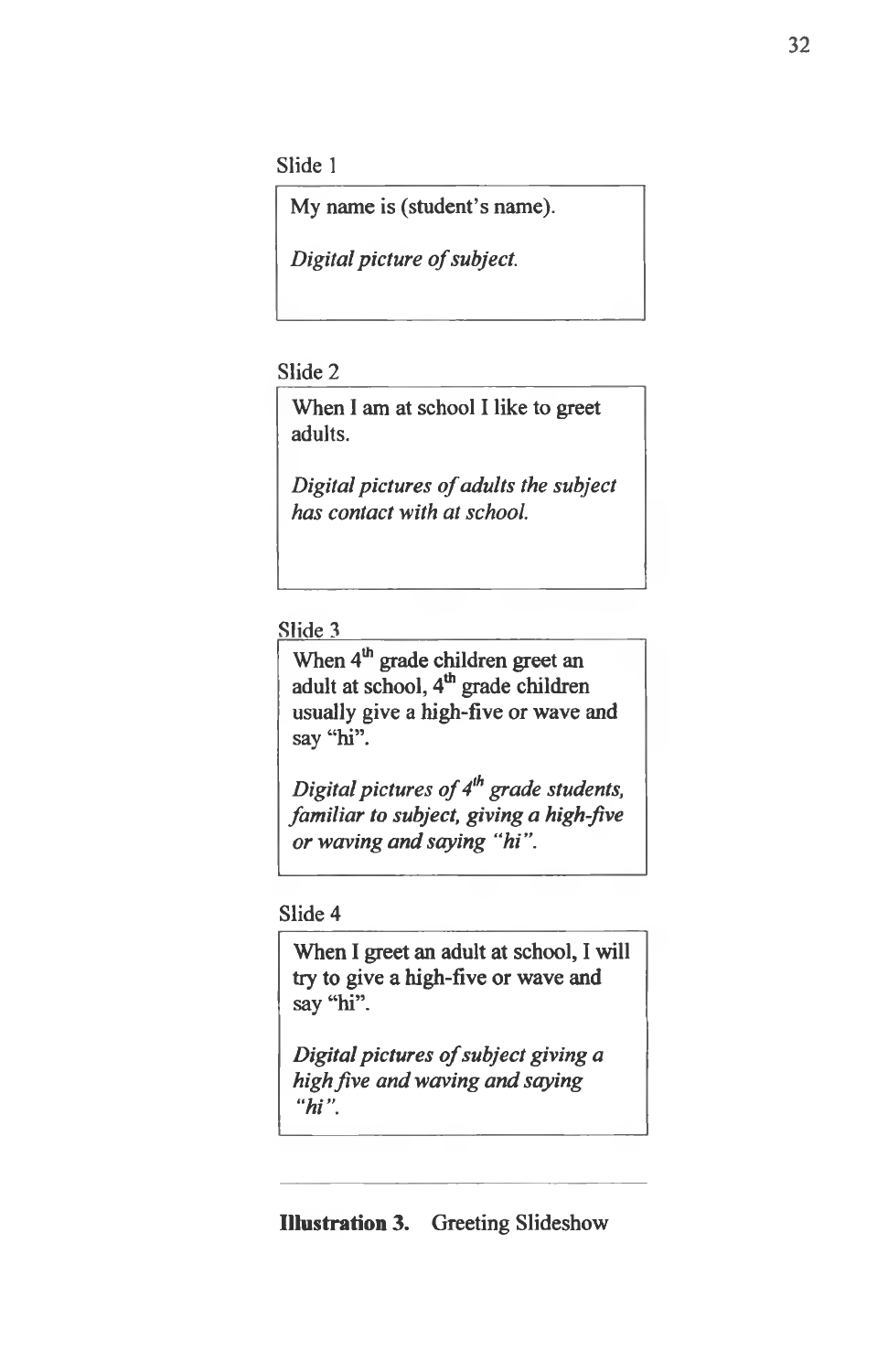#### APPENDIX B

## Parent/Guardian Permission Letter

Dear Parent or Guardian:

I would like to ask your permission for your son to participate in a research study I am conducting for my thesis at the University of Dayton. My research is measuring the effectiveness of using computer-displayed stories to teach social skills to children diagnosed as having autism.

A social story describes a social situation. The computer-displayed portion of the social story will be created on Microsoft Power Point in a slide show format. Digital pictures of your child will be inserted into the slide show to help cue him on what to do and not to do in a particular social situation. Current research has found that using social stories to teach social skills is a very promising intervention for children with autism. However, if at any time you and your son would like to discontinue the study we will accommodate your wishes. If you are interested, a copy of the social stories can be made for you to use at home after the conclusion of the study.

All information will be held confidential. In reporting the results of this study your son's name will be changed to secure his privacy. If you have any questions, please do not hesitate to call me at 459-2850 ext. 70305. Sherry Freudiger and I are very excited about this project and feel as though your child will gain much from this experience. Please complete the following checklist, sign and return back to school. Thanks for your consideration and I look forward to hearing back from you soon.

Sincerely,

Connie Fuller 4<sup>th</sup> Grade Teacher Mason Intermediate Campus

Please check the appropriate lines and send back to school:

I have read and I understand the permission letter. I give consent for my child to participate in this study.

\_I give permission for the researcher to review my child's academic file and to gather any other relevant information.

Parent's Signature/Date